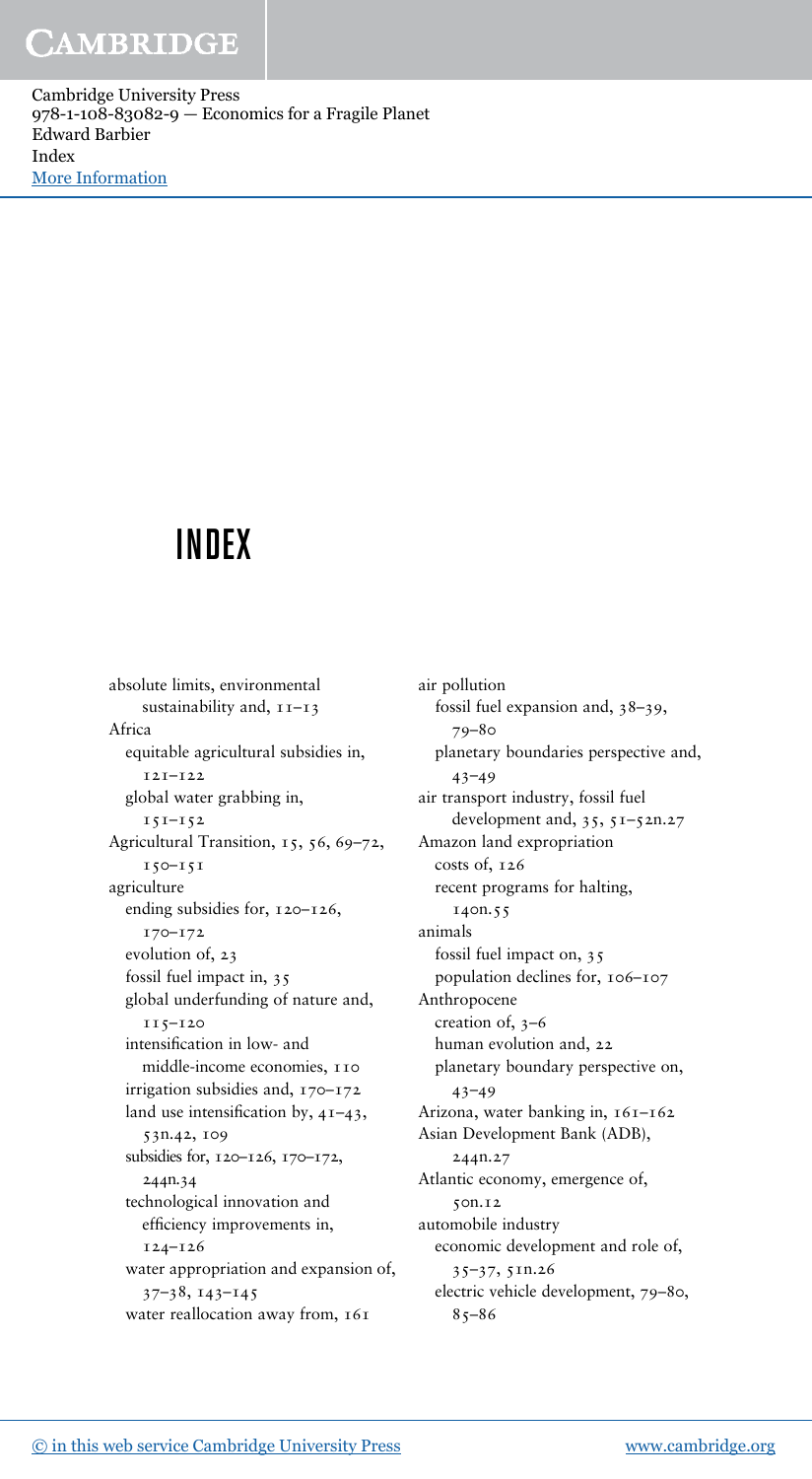Cambridge University Press 978-1-108-83082-9 — Economics for a Fragile Planet Edward Barbier Index [More Information](www.cambridge.org/9781108830829)

#### 319 / Index

Batini, Nicoletta, 131-133 Beck, Michael, 190–191 Binswanger, Hans, 114 biochemical flows, planetary boundaries perspective and, 43–49 biodiversity loss businesses awareness of, 253–256, 270–271 collective action against, 130–137 estuarine and coastal ecosystem protections against, 192 Great Acceleration impact on, 41–43 land use and acquisition and, 105–108 planetary boundaries perspective and,  $43 - 49$ smallholder agricultural subsidies and reduction of, 122 species diversity assessment, 139n.11 biodiversity offsets, 133 biodiversity-relevant tax policies, 123 biomass energy sources, Industrial Revolution and consumption of, 34–35 biosand filters for household water treatment, 167 Birkenbach, Anna, 189-190, 214–215n.26 Black Death, 50n.8 block rates in developing countries, 165–167 water pricing, 170-172 block tariffs, water pricing and, 163–165, 181n.30 blue carbon habitats, 184, 191–192 boreholes, for rural water treatment, 167 bottom-up strategies carbon mitigation and, 90–93, 99–101 sustainable development and, 15-16 water markets and, 162–163 Boulding, Kenneth, 1–3, 12, 15, 56–60, 72n.7 Bowen, Alex, 117–118 Brabeck-Letmathe, Peter, 1–2 Burgess, Jo, 129–130, 136–137 Busch, Jonah, 126, 128

businesses. *See also* corporations; private sector barriers to green transformation of, 266–269 climate action initiatives and, 91–93 collective action for green transition in, 268–272 environmental risk awareness of, 253–256 green policy implementation and management for, 260 green washing of sustainable initiatives, 263–264 market economy and role of, 246–248 penalties for environmental violations by, 254–255 structure and characteristics of,  $248 - 253$ Cai, Li, 261 cap and trade systems carbon pricing and, 101n.10 water pollution, 167-170 capital good, environment as, 63–64 carbon adjustment border mechanism (CABM), 225–226, 243n.24 Carbon Disclosure Project (CDP), 255 carbon emissions climate change and, 74–77 fishing and, 188 Great Acceleration impact on, 41–43 land use change and, 105–108 social cost of, 77–79 sub-national mitigation efforts, 90–93 carbon pricing assistance in low- and middle-income countries for, 88–90 cap and trade systems, 101n.10 combined public policy initiatives involving, 102n.20 debt relief and, 99–101 EU Green Deal measures for, 225–226 internal business initiatives for, 92–93, 255 national initiatives in, 95–99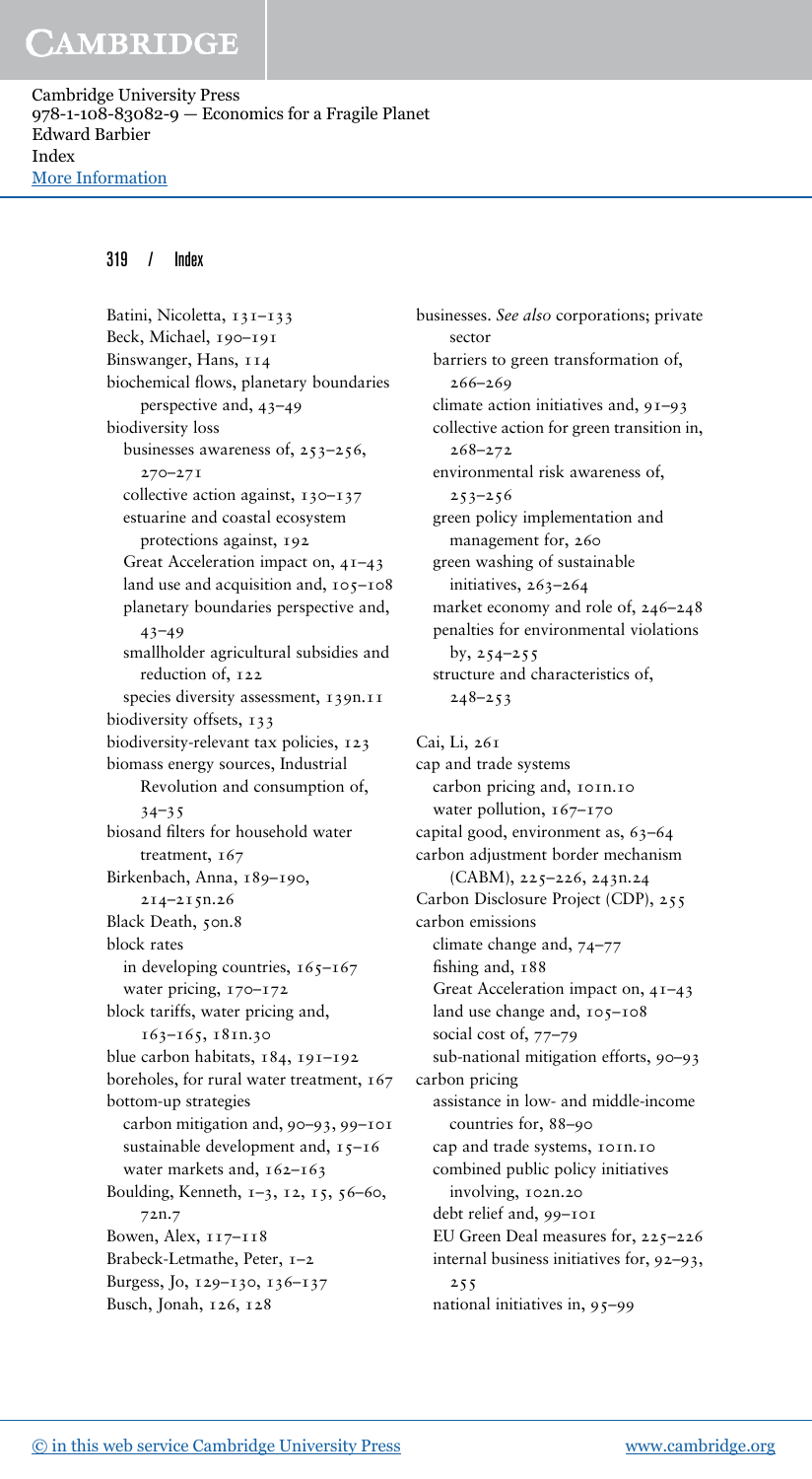Cambridge University Press 978-1-108-83082-9 — Economics for a Fragile Planet Edward Barbier Index [More Information](www.cambridge.org/9781108830829)

### 320 / Index

carbon pricing (cont.) sub-national initiatives for, 90–93 user cost approach in, 102n.13 carbon sinks estuarine and coastal habitats as, 191–192 marine environment and, 184 carbon tax,  $15-16$ adoption of, 95–99 fossil fuel industry support for, 267–268 revenue generation from, 82–83 revenue neutrality in, 83 social costs of carbon and, 77–79 tropical carbon tax, 123, 236 catch documentation systems, 214–215n.26 development of, 205–206 Central Arizona Project (CAP), 152-153 central banks, green policy implementation and management for, 260 China green innovation investment in, 84–85, 229–231 irrigation infrastructure and pricing, 171–172 water grabbing by, 178–179 water markets in, 162–163 cities carbon pricing initiatives by, 90–93 water and sanitation infrastructure in, T67 civilizations, environmental degradation linked to collapse of, 24, 49n.6 clean energy sources. *See also* specific technologies, e.g., solar energy developing countries' investment in, 87–90 development of, 79–80 infrastructure development for, 80–86 subsidy swaps for, 235 transmission infrastructure obstacles for, 86 underinvestment in R&D for, 83–86

climate change businesses awareness of, 253–256 coastal ecosystem decline and, 190–193 collective action for mitigation of, 90–93 economics of, 77–79 fossil fuel underpricing and,  $15-16$ Great Acceleration and, 41–43 inclusive action on, 93–99 overview of, 74–77 planetary boundaries perspective and, 43–49 transboundary water agreements and, 176 water management and, 176 closed systems, spaceship economy and, 58–59 Coady, David, 80 coal industry air pollution and, 38–39 Industrial Revolution and expansion of, 34–35 moratorium proposals for, 102n.20 subsidies for, 82 coastal ecosystems coastal grabbing and,  $184-185$ conservation and protection initiatives for, 193–198 human impact on,  $185 - 188$ inclusive development and, 210–212 insurance industry concern over, 210, 254 mismanagement of, 184 restoration of, 210 underfunding of conservation of, 198–202 underpricing and exploitation of, 190–193 coastal states, marine conservation agreements among, 203–205 Coastal Zone Management Trust (CZMT), 210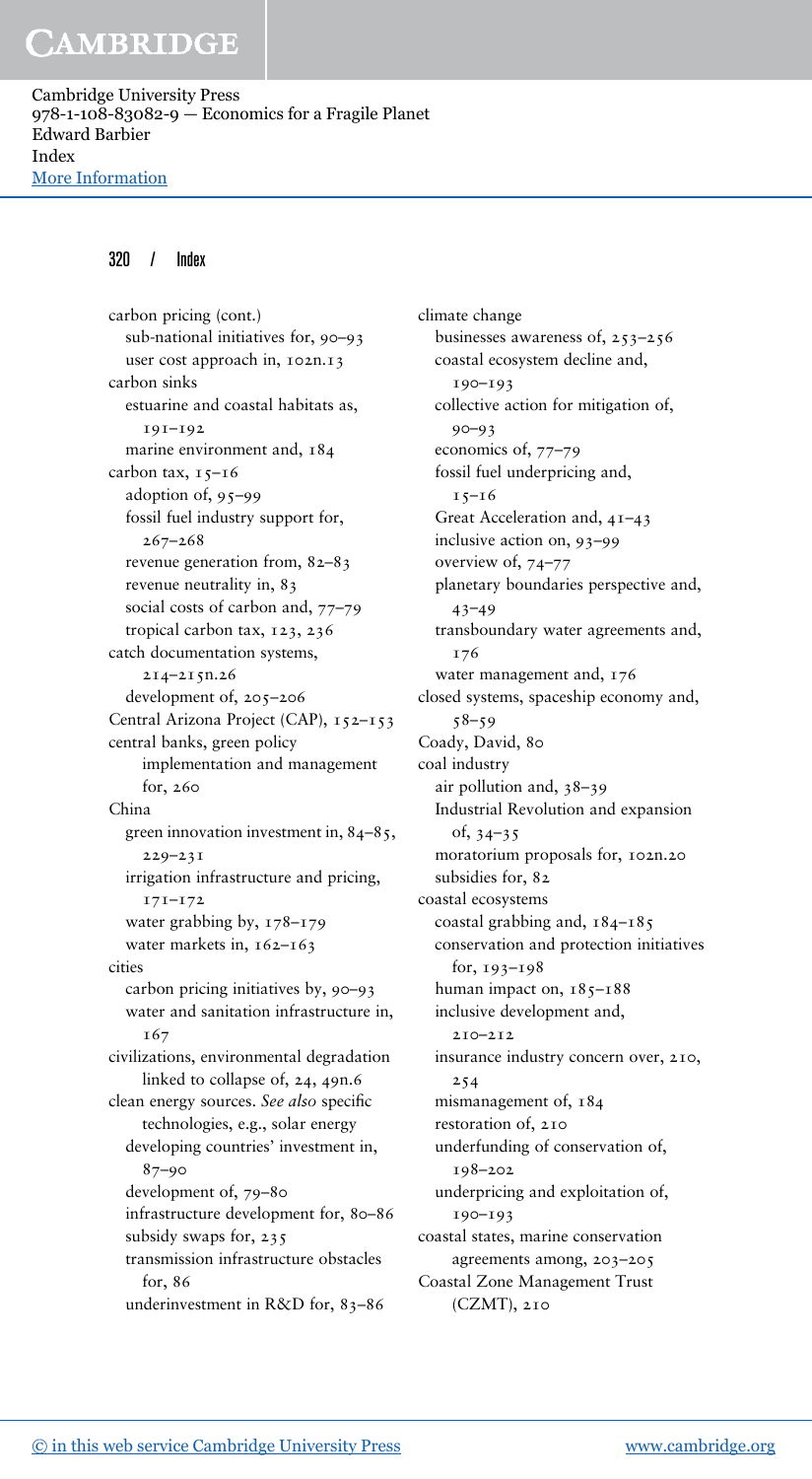Cambridge University Press 978-1-108-83082-9 — Economics for a Fragile Planet Edward Barbier Index [More Information](www.cambridge.org/9781108830829)

### 321 / Index

collective action business green transition and, 268–272 climate risk reduction and, 90–93 deep sea ecosystem monitoring, 206–209 environmental sustainability and,  $10 - 11$ inclusiveness in, 93–99 land and biodiversity loss prevention and, 130–137 marine environment preservation, 202–210 transboundary water resources and, 175–179 on wealth inequality, 238–239 Colombia, water pricing reforms in, 165–167 colonization disease and, 50-51n.14 environmental degradation and,  $24 - 27$ immigration and, 27–30 Ocean empires, 27–30 resource consumption and, 27–30 slavery and, 29–30, 50n.12 commodity markets, fossil fuel development and, 35 community-led total sanitation campaigns, 167 conflict risk, transboundary water management and, 176 consumers, sustainability initiatives and role of, 271–272 Convention on Biological Diversity (CBD, UN), 105–106, 127, 264–266 coral reefs cost of restoration, 215n.51 insurance industry concern over, 210, 254 protective benefit of, 190–191 restoration of, 210 corporate environmental risk (CER), 261 green washing and, 263–264

corporations biodiversity protections and, 270–271 green finance and, 256–260 market concentration and environmental exploitation by,  $249 - 251$ natural resources dependence of, 136–137 structure of, 248–249 sustainability initiatives of, 17–18, 251–252, 256–257 Costello, Chris, 189–190, 202 costs of climate change. *See also* social costs economic costs, 6–10, 15 present value metric and, 101n.9 user cost approach, 102n.13 COVID-19 pandemic carbon dioxide emissions during, 74–77 climate-friendly recovery plans and,  $94 - 95$ in developing countries, 87–90 environmental impact of, 48–49, 276–278 financial reforms in wake of, 238–239 green economy in post-pandemic conditions, 219–222 unemployment and economic disruption linked to, 240 wealth inequality during, 14 Covington, Howard, 261–262 cowboy economy, Boulding's concept of, 56–60 Crosby, Alfred, 28–29 cross-firm externalities, technology spillovers, 83-86 cross-subsidies, for irrigation and hydroelectricity, 172 currency-transaction tax, 238 Dasgupta, Partha, 1–2, 5, 66–67, 108–109, 280n.6

Dean, Thomas, 136–137 debt-for-nature swaps, 134–136, 141n.71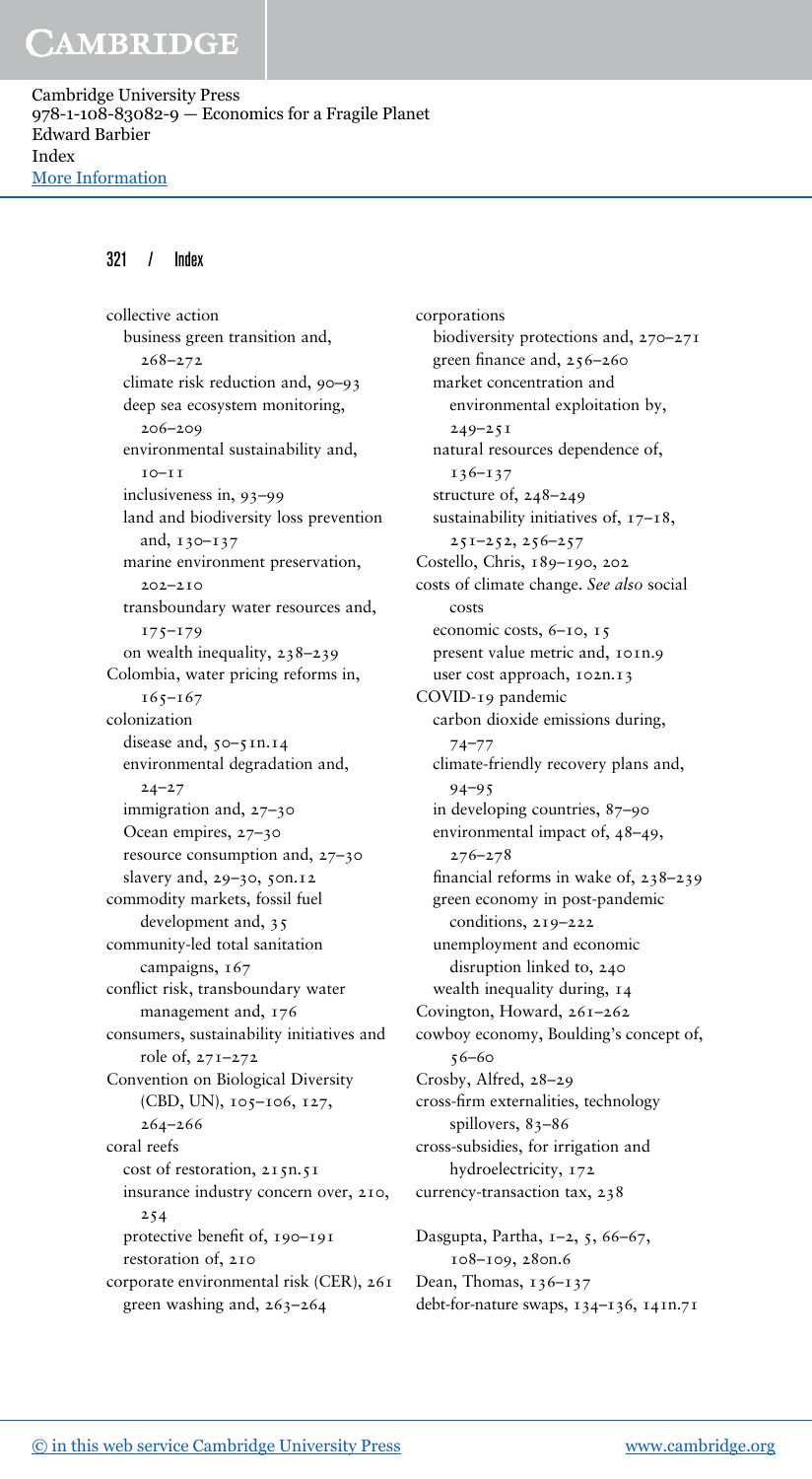Cambridge University Press 978-1-108-83082-9 — Economics for a Fragile Planet Edward Barbier Index [More Information](www.cambridge.org/9781108830829)

### 322 / Index

debt relief carbon pricing and, 99–101 in low- and middle-income countries, 133 vicious cycle of climate vulnerability, debt and financial crisis, 89–90 Debt Service Suspension Initiative (DSSI), 89, 233–234 decarbonization of shipping, 198–202, 206–209 deep sea ecosystem monitoring, 206–209 deforestation agricultural intensification in developing countries and, 110 data on, 52n.30 global trade linked to, 130–131 Great Acceleration and growth in,  $41 - 43$ greenhouse gas emissions and, 117–118 land use subsidies and expansion of, 120–126 planetary boundaries and, 127–128 recent programs for halting, 140n.55 restoration costs for, 118 Deininger, Klaus, 114 desalinization, water management and, 173–175 developing countries agricultural intensification in, 110 clean energy challenges in, 87–90 conservation spending in, 131 corporate presence in, 251 estuarine and coastal ecosystem resources in, 192 estuarine and coastal ecosystems in, 191 green bonds programs and, 134–136 green transition in, 231–237 illegal and unregulated fishing in, 205–206 irrigation inequality and inefficiency in, 172 rent seeking and underpricing in, 111–113

transboundary water management and, 176 tropical carbon tax in, 124 water and sanitation schemes in, 165–167 water grabbing in, 178–179 development green economy initiatives and,  $224 - 231$ inclusive ocean and coastal development, 210–212 inequality in, 48 sustainable and inclusive model of,  $13 - 14$ Díaz, Sandra, 127 diesel fuel, subsidies for, 79–80 Dinerstein, Eric, 127–128 disclosures, corporate environmental risk management, 262 disease colonization and, 50–51n.14 global trade and spread of, 24–27, 50n.8 habitat loss linked to,  $115 - 120$ , 278–279 distribution effects, of sustainable development, 93–99 doing nothing, social cost of, 78 Donohue, Ian, 47–48 dumping of fish by-catch, 189–190, 194–198 earnings inequality, education and

technology innovation and, 239–240 Earth systems early human impact on, 22–32 tipping point threshold for, 3–4, 19n.13 ecological capital, 7 development of, 64–67 global trade and, 24–27 ecological scarcity abolition of underpricing and, 69–72 costs of, 8–10, 15, 19n.17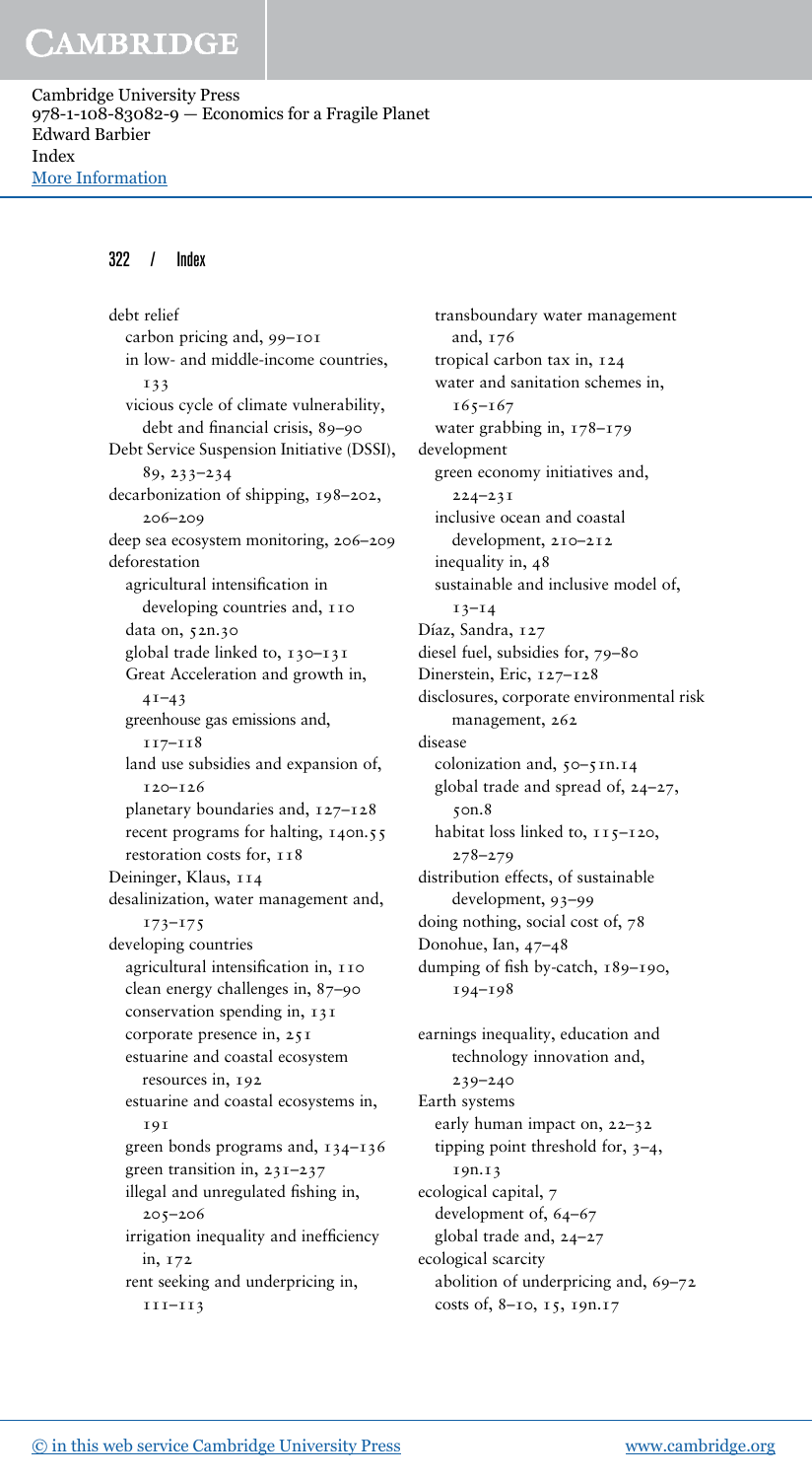Cambridge University Press 978-1-108-83082-9 — Economics for a Fragile Planet Edward Barbier Index [More Information](www.cambridge.org/9781108830829)

### 323 / Index

global perspectives on, 7–8 land use and acquisition and, 128–129 natural resources and, 67–69 spaceship economy and, 58–60 economics climate change and, 77–79, 101n.10, 102n.13 environmental protection and, 5, 276–278 fragile planet model for, 15, 18 global trade as foundation of, 31–32 greening of,  $17 - 18$ Industrial Revolution impact on, 32–40 landscape fragility and, 108–110 of marine environment,  $185 - 188$ underpricing of nature and, 6–10 vicious cycle of underpricing nature in, 8–10 of water crisis, 146–150 ecosystems collapse of, businesses awareness and initiatives, 253–256 freshwater resources, 145–146 as natural capital, 64–67 no net loss programs for, 126–130 payments for services of, 133 rural poverty and unequal access to, **114** scale and speed of loss in, 105–108 educational disparities, technology innovation and, 239–240 electricity generation cross-subsidies for irrigation and hydroelectricity, 172 fossil fuel development and, 35–37 subsidies for, 79–80 water markets and, 160-161 electric vehicle development, 79–80 subsidies for,  $79 - 80$ ,  $85 - 86$ electrification, economic development and, 35–37 Ellis, Erle, 109 emission trading schemes (ETSs), 95–99 empire states, agriculture and rise of, 23

employment conservation investment and,  $131-133$ displaced worker policies, 98–99 low-carbon initiatives' impact on, 93–99 ocean-based industries, 185–188 energy industry energy poverty and, 15-16 Great Acceleration impact on, 41–43 green transition in, 256 Industrial Revolution and consumption of, 34–35 subsidy swaps for development of, 234–236 technological innovation and growth in, 52n.28 energy poverty,  $87-90$ ,  $15-16$ m abolition of underpricing and reduction of, 99–101 environmental degradation businesses and risk of, 253–256 civilization and, 24, 49n.6 COVID-19 pandemic and, 219–222 cowboy economy and, 56–60 economic costs of, 6–10 global magnitude of, 39–40 global trade and, 24–27 planetary boundary perspective on, 43–49 risk reduction of, 60–63 environmental protection absolute limits and, 11–13 collective action and, 10–11 economic value of, 6–10, 276–278 historical awareness of,  $1-3$ environmental risk management business role in, 253–256 ecosystem wealth and, 66–67 green finance and, 256–257 green policy implementation and management for, 260 green washing and, 263–264 measurement of, 262 total capital stock and, 60–63 Ervin, David, 264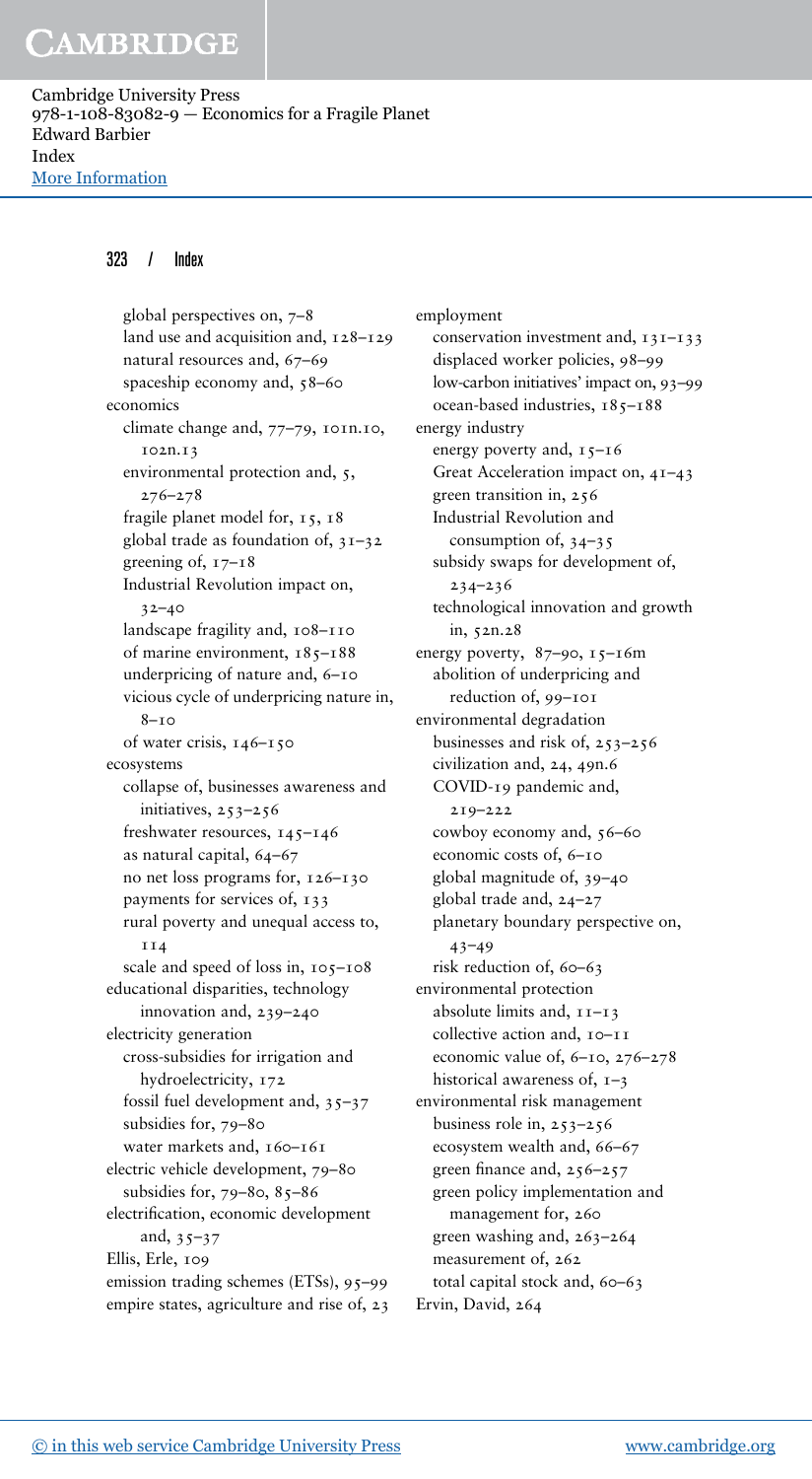Cambridge University Press 978-1-108-83082-9 — Economics for a Fragile Planet Edward Barbier Index [More Information](www.cambridge.org/9781108830829)

#### 324 / Index

estuarine ecosystems conservation and protection initiatives for, 193–198 insurance industry concern over, 210, 254 restoration of, 210 underfunding of conservation of, 198–202 underpricing and exploitation of, 190–193 EU Green Deal Investment Plan, 225–226 European Emissions Trading Scheme, 225–226 European Investment Bank, 134–136, 225–226 European Union (EU) financial sector reforms and, 238–239 Green Deal of, 225–226 exclusive economic zones (EEZs) foreign fishing encroachment in, 205–206 marine protected areas in, 194, 196–198 mismanagement of, 184, 186 Expapadeas, Anastasios, 127 extinction rate, estimates of, 47–48 extractive industries ending subsidies for, 120–126 formation of, 29–30 freshwater resources and, 145–146 green transition in, 256 primary production efficiency and sustainability improvements, 124–126 rent seeking and land underpricing in, 112–113 water markets and, 160-161 Extra-European resources, colonization and exploitation of, 28–29 fairness, planetary boundaries and issues of, 69 fertilizer subsidies, 120–126 financial activities tax (FAT), 238

financial sector. *See also* private sector business-related climate action initiatives as incentives for, 91–93 education and wage disparities and, 239–240 green finance initiatives in, 256–260 green policy implementation and management for, 260 marine conservation funding and, 209–210 taxation of, 238 Financial Stability Board, 274n.32 financial transaction tax (FTT), 238 fisheries global increase in, 183 Great Acceleration impact on,  $41 - 43$ illegal fishing in developing countries, 205–206 industrialization and, 39 in low- and middle-income economies, 102 marine protected areas as benefit for, 194–198 subsidies for, 188–193, 203–205 subsidy swaps in, 211–212 UNCLOS protections for, 202–210 underpricing of, 194–198 fixed service charge, water pricing schemes, 163–165, 170–172 flood protection, from estuarine and coastal ecosystems, 191–192 Fold, Niels, 121–122 Folke, Carl, 251–252 food industry, green transition in, 256 Forests and Climate Change program (Mexico), 134–136 Fossil Fuel Age, 15, 32–40 fossil fuel industry carbon dioxide emissions from, 74–77 developing countries' subsidies for, 87–90 green business development and, 267–268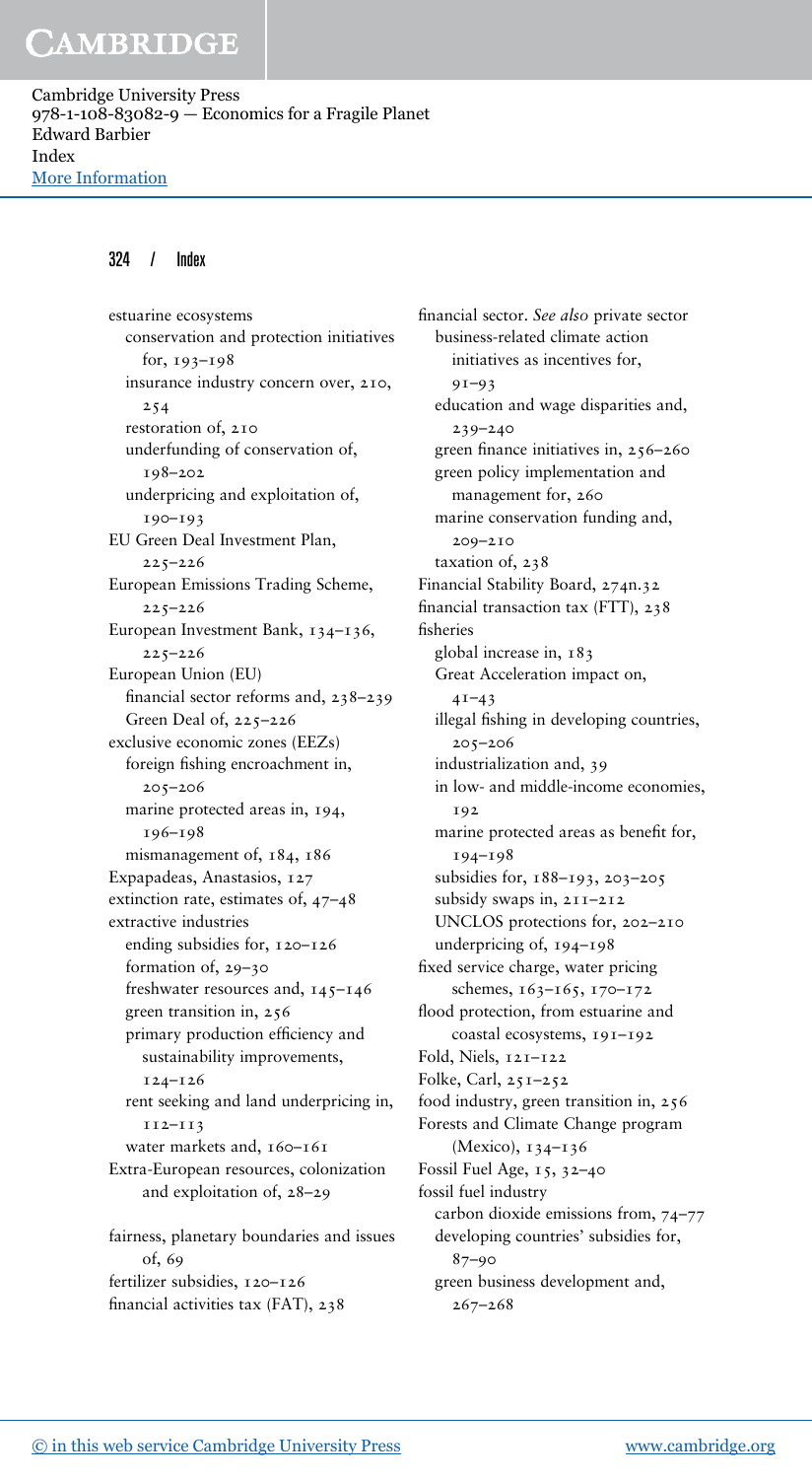Cambridge University Press 978-1-108-83082-9 — Economics for a Fragile Planet Edward Barbier Index [More Information](www.cambridge.org/9781108830829)

### 325 / Index

Group of 20 (G20) underpricing of,  $8 - 82$ major economies impact on underpricing, 80–86 pricing reforms for, 82–83 social costs of,  $15-16$ subsidies for, 15–16, 79–80, 244n.34 subsidy swaps for, 234–236 timeline for development and use of,  $33 - 34$ underpricing of,  $15-16$ ,  $79-80$ , 102n.19 Fouquet, Roger, 38–39 fragility of Earth systems, scientific evidence for,  $15$ Frankhauser, Sam, 117–118, 227–228 Freeman, Rick, 63-64 freshwater resources. *See also* water management boundaries and,  $145 - 146$ economics of crisis in, 146–150 ending underpricing of,  $158-173$ fossil fuel impact on, 35 Great Acceleration impact on,  $4I-43$ impending crisis in,  $143-145$ Industrial Revolution and appropriation of, 37–38 planetary boundaries perspective and, 43–49 transboundary water sources, 175–179 underpricing of, 146–150 gasoline, subsidies for, 79–80 geographical information systems (GIS), water conservation and, 173–175 Ghilarcucci, Theresa, 267–268 Global Agreement on Biodiversity (GAB), proposal for, 270–271 global carbon budget, depletion of, 69 global commons, marine environment

and, 184 global conservation funding, to developing countries, 131

global debt management of, 89 in post-pandemic era, 233–234 Global Frontiers, era of, 27–30 global green innovation, major economies and, 229–231 global migration, evolution of, 29–30 *Global Risk Report*, 278–279 Global Risks Report, 130–131 global temperatures, climate change and, 74–77 global trade deforestation and, 130–131 environmental degradation and,  $24 - 27$ fossil fuel development and, 35 global underfunding of nature,  $115-120$ global warming, goals for limiting, 90–93 global wealth pyramid, 219–222 governance environmental sustainability and challenge of, 19–20n.19 groundwater governance,  $157 - 158$ of river basins, 154–157 Toynbee on functions of, 242–243n.18 water management and,  $150 - 158$ water markets and, 162–163 water technology innovation and, 173–175 Gray, Lewis Cecil, 73n.11 Great Acceleration of population growth, industrialization and mineral energy use environmental impact of, 41–43 historical timeline for, 3-4, 19n.12 Great Recession of 2008-2009, wealth inequality gap and, 245n.54 Green, Jessica, 99–101 green bond market, 134–136, 141n.72, 209–210, 258 "green bubble" effect in green finance, 259–260, 274n.32 Green Deal (European Union), 225–226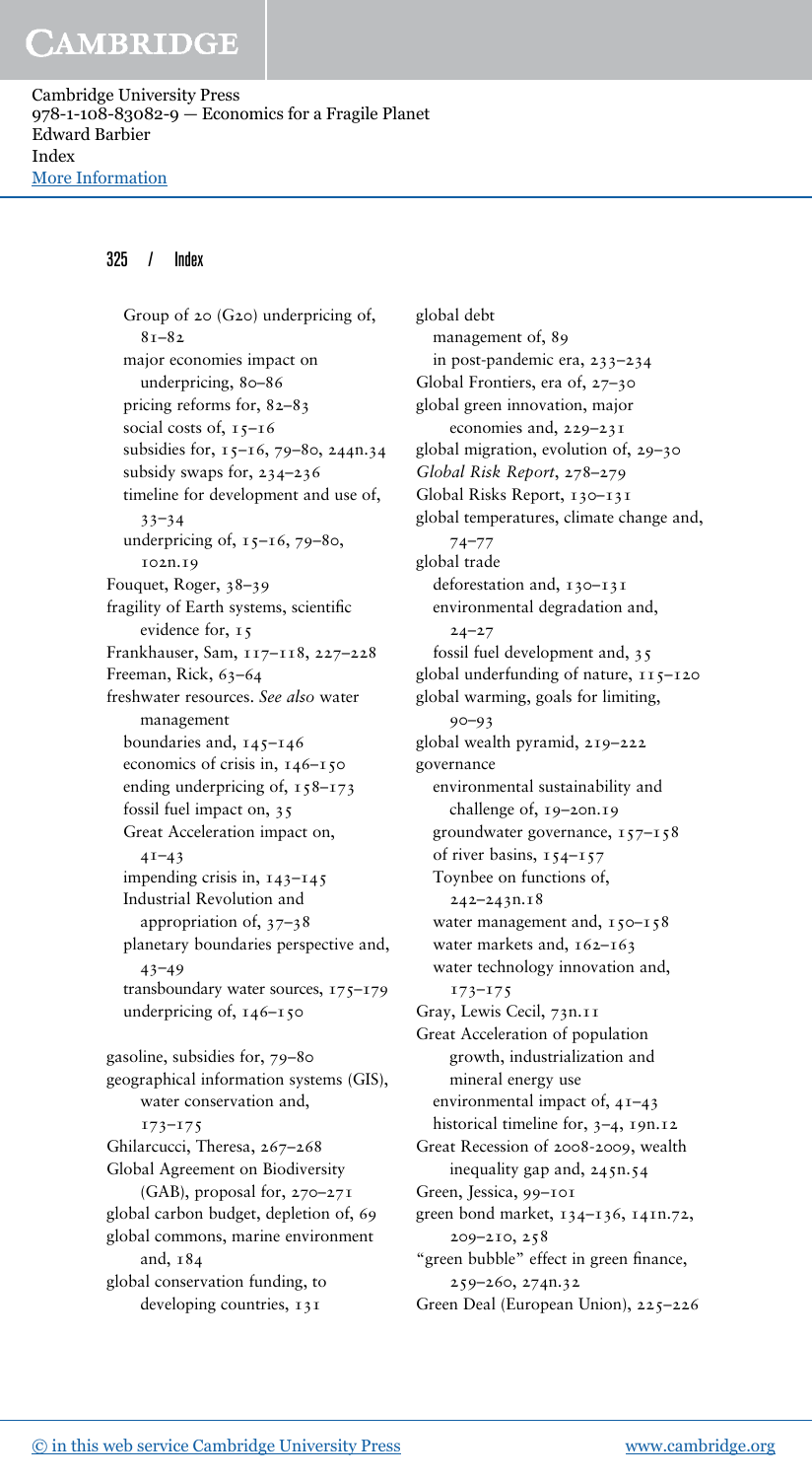Cambridge University Press 978-1-108-83082-9 — Economics for a Fragile Planet Edward Barbier Index [More Information](www.cambridge.org/9781108830829)

#### 326 / Index

green economy business role in, 246–248 low- and middle-income economies and, 231–237 major sectors of, 227–228 in post-pandemic environment, 219–222 principal components of, 222–224 public policies for, 217–219 Green Exchange (LGX), 134-136, 209–210, 258 green finance initiatives, 256–260 greenhouse gas (GHG) emissions corporation share of, 249–251 fossil fuel underpricing and, 82 global statistics on shares of, 95–99 global trade linked to,  $130 - 131$ land conversion as source of, 101n.21 land use change and reduction of, 115–120 marine carbon sinks and, 184 social costs of, 77-79 statistics on, 74–77 subsidy removal and reduction of,  $82 - 83$ target goals for reduction of, 90–93 tropical carbon tax and, 237–238 green innovation businesses adoption of, 254–255 corporate suppression of, 251 industrial development and, 237 underinvestment in R&D for, 83-86 Green New Deals emergence of, 224–231 origins of, 101n.21 Griggs, David, 13 gross domestic product (GDP) environmental risk impact on,  $253 - 256$ Industrial Revolution and growth of,  $34 - 35$ marine capital and,  $185 - 188$ regional global shares of, in 1500s, 50 groundwater governance,  $157 - 158$ 

Group of 20 (G20) countries financial tax proposals resisted by, 238–239 fossil fuel underpricing in, 80–86 green economy initiatives and, 224–231 international frameworks for corporate and business environmental initiatives, 264–266 net zero emissions goals and, 78–79 tropical carbon tax proposal and, 123 Hamilton, Stuart, 190-191 Haveman, Robert, 63-64 Hecht, Susanna, 121–122 Helm, Dieter, 79–80 High-Level Panel for a Sustainable Ocean Economy, 209–211 Hochard, Jacob, 190–191 Holocene period, human evolution and,  $2.1 - 2.2$ Hotelling, H., 73n.11 human capital defined, 59–60 education and wage disparities and, 239–240 value of, 7, 279–280 humans early impact on Earth systems of, 22–32 evolution of, 21–22 Great Acceleration and impact of, 41–43 Hwang, Joonghyun, 192 hydraulic mission in fossil fuel era, 37–38, 52n.32 groundwater governance and,  $157 - 158$ transformation of water management and, 150–153 inclusive climate action inclusive economic development and, 237–240 ocean and coastal inclusive governance and, 210–212

strategies for, 93–99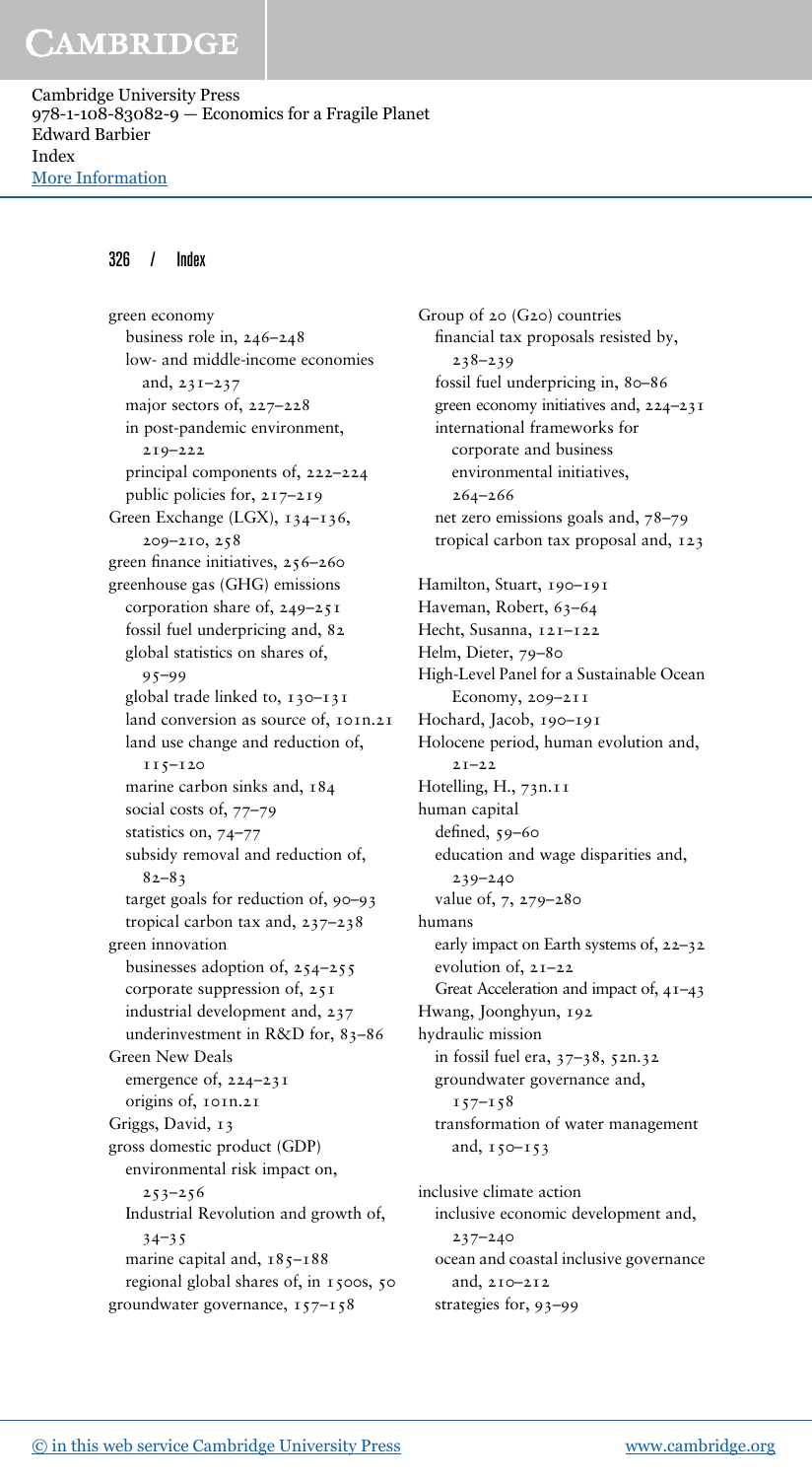Cambridge University Press 978-1-108-83082-9 — Economics for a Fragile Planet Edward Barbier Index [More Information](www.cambridge.org/9781108830829)

#### 327 / Index

income Great Recession of 2008-2009 and widening inequality in, 245 low-carbon initiatives and, 93–99 universal basic income, 98–99 wage disparities and inequality in, 239–240 India irrigation subsidies in, 171 water markets in, 162-163 Indigenous cultures land use change and,  $114-115$ ocean governance and, 211 Indonesia coral reef rehabilitation in, 209–210 deforestation initiatives in, 126 illegal fishing curtailment in, 206, 216n.59 Industrial Revolution global ecosystem impact of, 32–40 phases of, 5In.21 timeline for, 33-34 water management and, 151 inequality developing countries renewable energy development and reduction in, 88–90 in fishing subsidies, 188–189 Great Recession of 2008-2009 and, 245n.54 in green investment initiatives, 259–260 inclusive economic development and, 237–240 marine protected areas and, 198 planetary boundaries and issues of, 69 post-pandemic growth of, 219–222 rent seeking and land underpricing and, 112–113 sustainable development and, 48 underpricing and,  $113 - 115$ wage disparities and, 239–240 wealth inequality,  $14$ infrastructure development fossil fuel age and, 37–38 green transition in, 256

water management and sanitation, 163–165 water megaprojects and,  $152 - 153$ water underpricing and, 146-150 innovation. *See* technology innovation insurance industry, coastal and estuarine ecosystem restoration and, 210, 254 intergenerational equity, 13–14 Intergovernmental Panel on Climate Change (IPCC), 3 goals of, 74–77 Interis, Matthew, 192 internal carbon pricing, private sector adoption of, 92–93, 255 internal combustion engine, fossil fuel development and, 35–37 international agreements on business and corporate environmental management strategies, 264–266 transboundary water management and, 176 international aid, landscape conservation in developing countries and, 118 International Geosphere-Biosphere Programme (IGBP), 41–43 International Institute for Sustainable Development, 234–235 International Monetary Fund, 80, 89 International Seabed Authority, 202–210 investment strategies business-related climate action initiatives as incentives for, 91–93 green economy investments, 225–226 green finance initiatives, 256–260 internal carbon pricing and, 92–93 marine conservation and, 198–202 smart grid development, 86 underinvestment in R&D and, 83–86 irrigation ending subsidies for, 170-172 historical water rights,  $159 - 161$ subsidy swaps for efficient development of, 235–236 water scarcity and,  $152 - 153$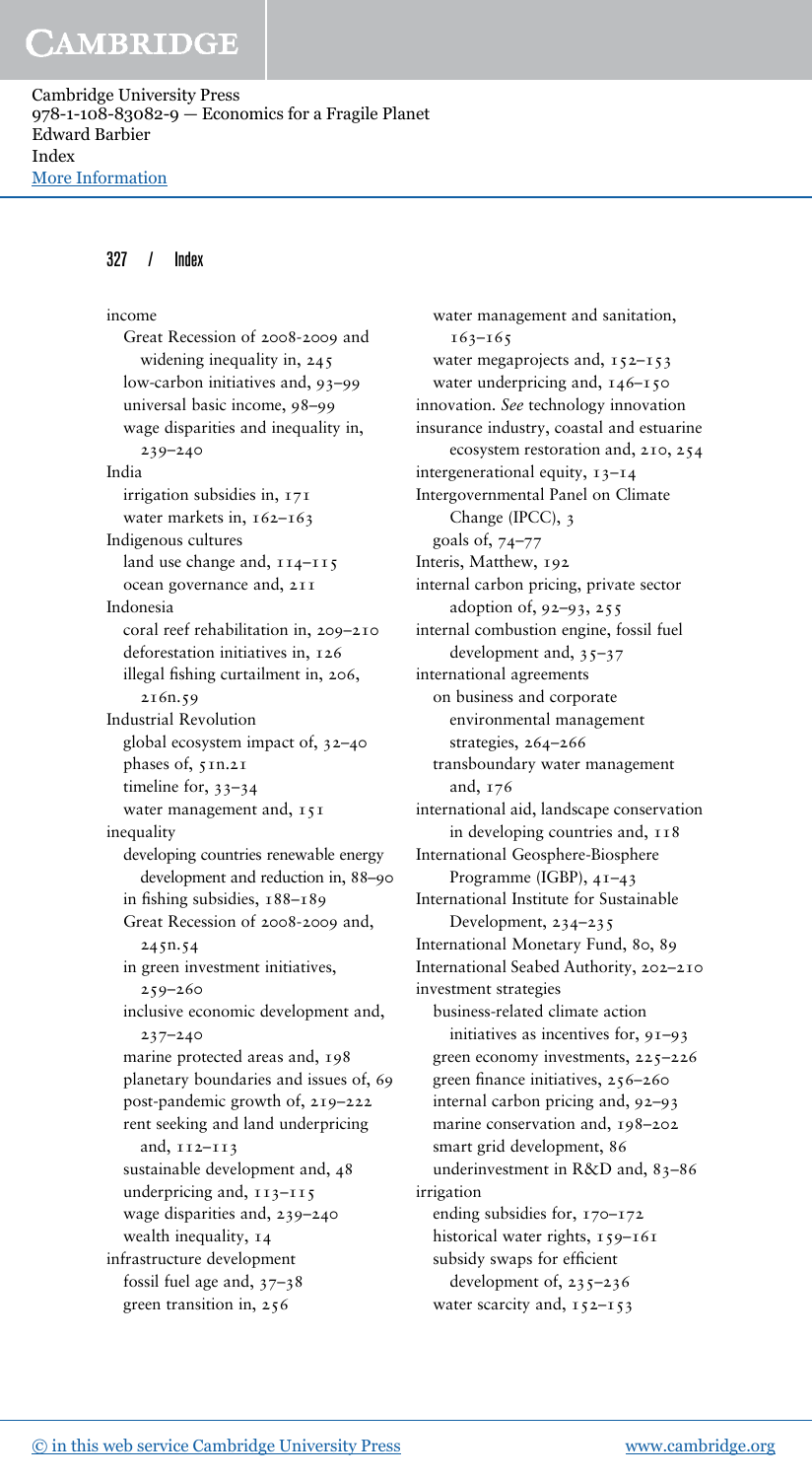Cambridge University Press 978-1-108-83082-9 — Economics for a Fragile Planet Edward Barbier Index [More Information](www.cambridge.org/9781108830829)

#### 328 / Index

Japan, green innovation investment in, 229–231 Jones, Eric, 28–29 Just Transition Mechanism (EU), 225–226 Kaczan, David, 189–190 Kates, Robert, 11 Kneese, Allen, 63-64 knowledge spillovers, technology for efficiency and sustainability improvements and, 124–126 Knudson, Michael, 121–122 labor colonialization and, 50n.12 fossil fuel impact on, 35 wage disparities and underemployment of, 239–240 Lade, Steven, 45–47 landscape degradation, restoration of, 115–120 land use and acquisition agricultural intensification and, 41–43, 53n.42 biodiversity management and, 105–108 coastal ecosystem exploitation and, 190–193 collective action against loss of, 130–137 data on, 52n.30 economics of underfunding for, 118–120 ending underpricing of, 120–126 evolution of, 23 fossil fuel development and changes to,  $30 - 37$ fragility economics and, 108–110 Global Frontiers era, 27–30 global trade and, 24–27 global value of landscape and, 130–137 greenhouse gas emissions from,  $TOTD.2T$ 

green investment in, 259–260 green transition in, 256 in low- and middle-income countries,  $T$  $T<sub>O</sub>$ no net loss of ecosystems and, 126–130 planetary boundaries perspective and,  $43 - 49$ poverty and unequal access to, 113–115 rent seeking and underpricing of, 111–113 subsidies for equitable distribution, 120–126 sustainable development and, 16 underpricing and, 108–110 water rights and, 159-160 Latin America, equitable agricultural subsidies in, 121–122 lending practices, climate risks and opportunities linked to, 93 Lenton, Timothy, 47–48 life expectancy, fossil fuel age impact on,  $34 - 35$ Little Ice Age, 21–22 Living Planet Index (LPI), 106-107 living standards, fossil fuel age impact on, 34–35 local governments carbon pricing initiatives by, 90–93, 99–101 ocean governance and, 211 water reallocation programs and,  $161$ Lovelock, James, 2–3 low-carbon green growth initiative (Asian Development Bank), 244n.27 low-carbon transition combined public policy initiatives involving, 102n.20 employment and income effects of, 93–99 low-income economies agricultural subsidies in, 120–126 clean energy development challenges in, 87–90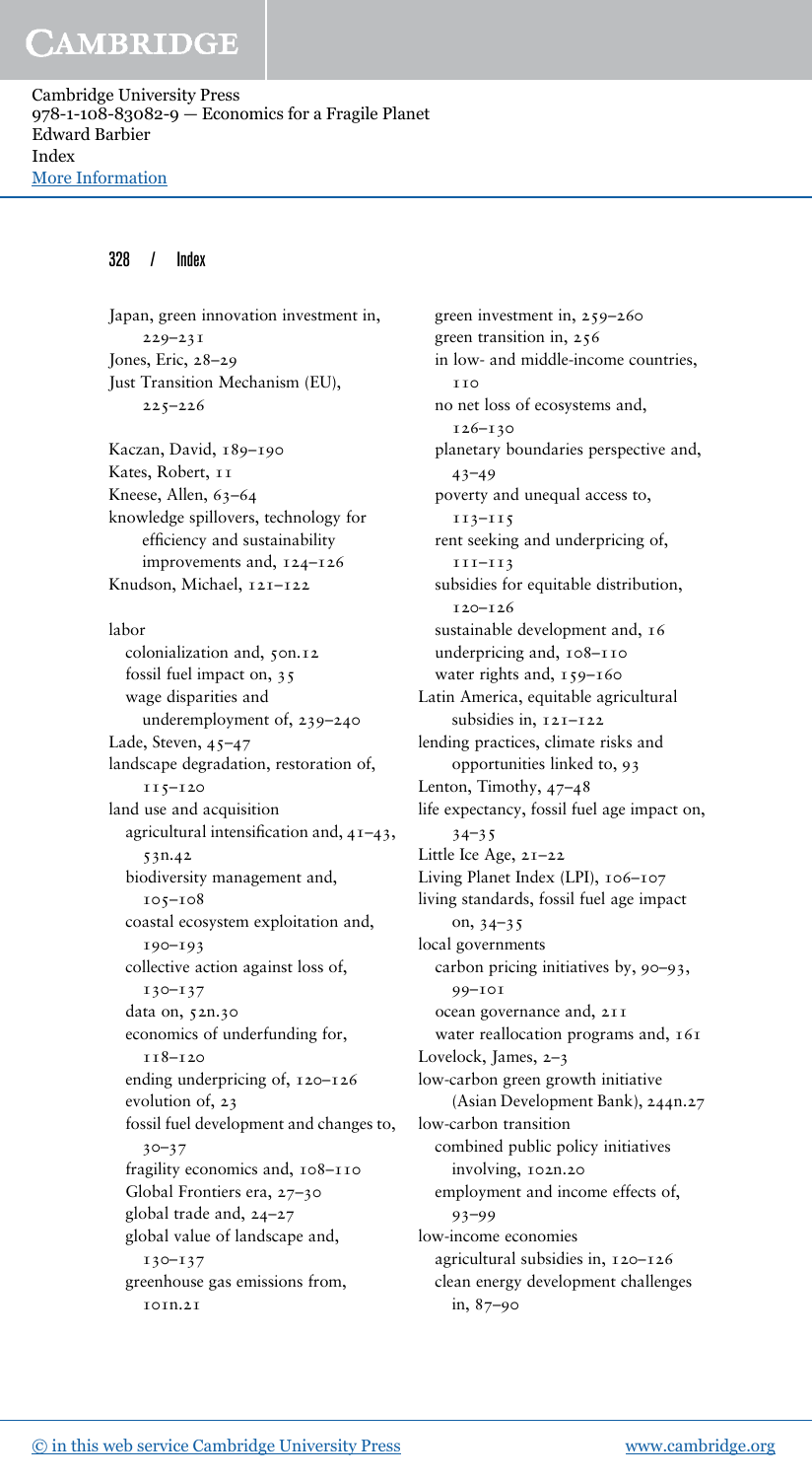Cambridge University Press 978-1-108-83082-9 — Economics for a Fragile Planet Edward Barbier Index [More Information](www.cambridge.org/9781108830829)

### 329 / Index

conservation investment in, 131–133 estuarine and coastal ecosystem resources in, 192 green transition in, 231–237 illegal fishing and plastics pollution in marine environment of, 205–206 irrigation inequality and inefficiency in, 172 land use intensification in, 110 rent seeking and underpricing in, 111–113 water and sanitation in,  $165 - 167$ water grabbing in, 178–179 wealth inequality and fossil fuel subsidies in, 88–90 Luxembourg Stock Exchange, 134–136, 209–210, 258 major economies. *See also* Group of 20 (G20) countries fossil fuel underpricing by, 80–86 global green innovation by, 229–231 green economy initiatives for, 224–231 Malthus, Thomas, 58 mangroves benefits of restoring, 198–202, 215n.51 as blue carbon habitats, 191–192 protection of coastal zones and, 190–191 mariculture categories of, 216n.53 innovations in, 198–202 marine and ocean industries. *See also* seafood industry; shipping industry categories of, 214n.10 green investment in, 259–260 green transition in, 256 marine conservation with revenues from, 206–209 taxation of revenues and profits of, 209–210 marine environment. *See also* oceans collective action for protection of, 202–210

conservation and protection initiatives for, 193–198 cultural connections to, 192–193 deep sea ecosystem monitoring, 206–209 economic management of, 17, 185–188 Great Acceleration impact on, 41–43 history of human impact on, 187 inclusive development of ocean and coastal systems, 210–212 industrialization and fossil fuel use and, 39 plastic pollution in, 41–43 underfunding of conservation of, 198–205 underpricing of marine capital, 184, 188–193 marine protected areas benefits of investment in, 198–202 development of, 215n.47 expansion of, 193–198 impact on fishing of, 196–198 market economy disincentives of R&D investment in, 83–86 ecosystem underpricing and, 108–110 global trade and evolution of, 24–27 green economy and, 222–224 land and resource scarcity and, 128–129 natural resource and ecological scarcity and, 67–69 public policy based on, 217–219 underpricing and, 69–72, 79–80 water crisis economics and, 146-150 water technology innovation and, 173–175 McDermott, Grant, 196 Mehlum, Halvor, 112–113 Mekong River Basin Agreement, 178–179 Menéndez, Pelayo, 190–191 middle-income economies agricultural subsidies in, 120–126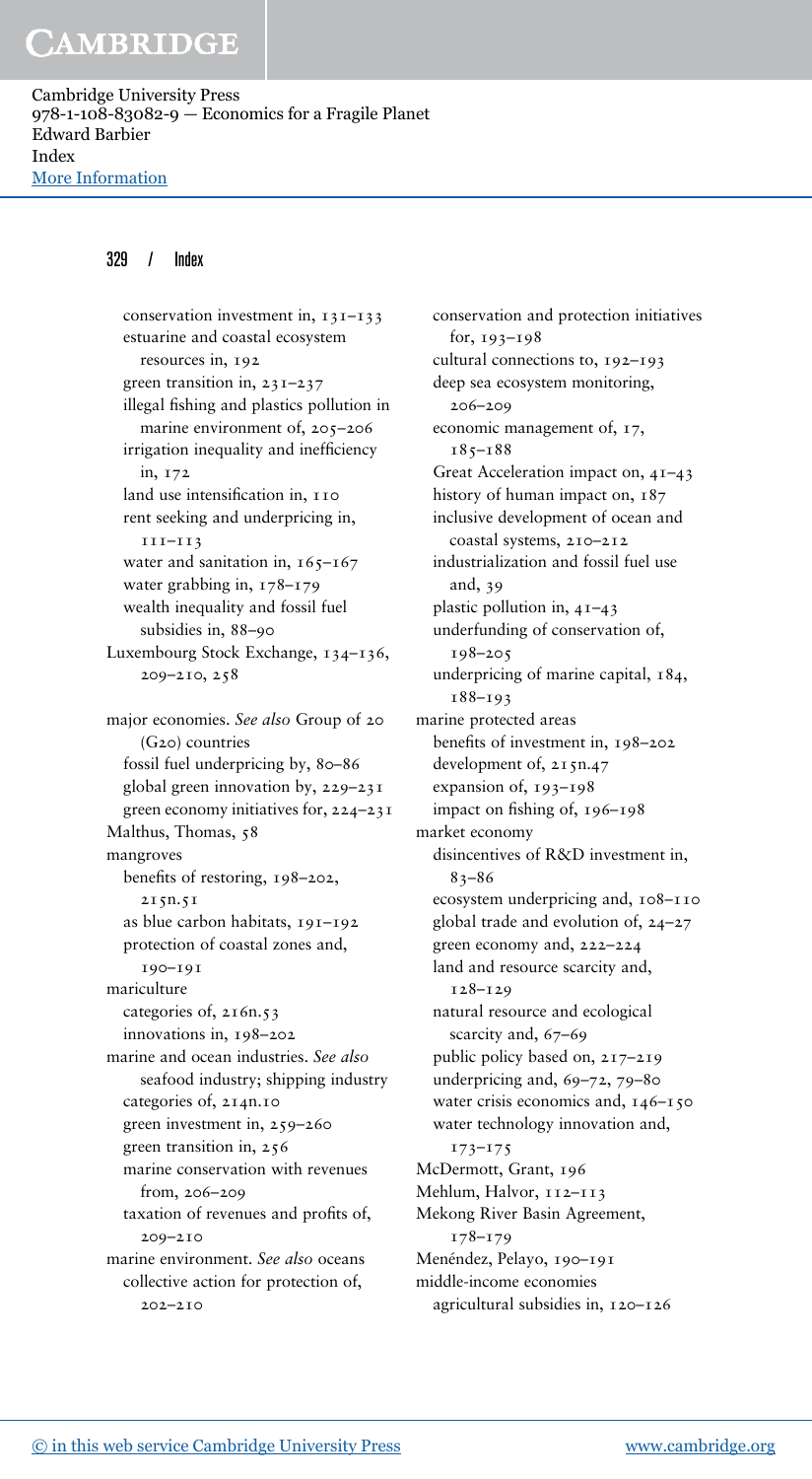Cambridge University Press 978-1-108-83082-9 — Economics for a Fragile Planet Edward Barbier Index [More Information](www.cambridge.org/9781108830829)

### 330 / Index

middle-income economies (cont.) clean energy development challenges in, 87–90 conservation investment in, 131-133 estuarine and coastal ecosystem resources in, 192 green transition in, 231–237 illegal fishing and plast production in, 205–206 irrigation inequality and inefficiency in, 172 land use intensification in, 110 water and sanitation in,  $165 - 167$ water grabbing in, 178–179 wealth inequality and fossil fuel subsidies in, 88–90 mineral extraction ending subsidies for, 120–126 fossil fuel development and expansion of, 32–40, 52n.28 technological innovation and efficiency improvements in, 124–126 mining ending subsidies for, 120–126 water markets and, 160-161 *Mobilizing Private Finance for Nature*, 266–267 Moene, Karl, 112–113 Montoya, José, 47–48 Mughal Empire, 30–31 Murray-Darling River Basin, 160-161 national governments carbon pricing initiatives of, 95–99 net zero emissions and, 90–93 natural capital. *See also* resource consumption defined, 59–60 economic view of, 73n.11 ecosystems as, 64–67 environmental risk reduction and, 60–63 environmental sustainability and, 49 evolution of, 23 resource stocks as, 63–67 underpricing of, 6–10

natural climate solutions (NCS) cost-effectiveness of, 123–124 land use management and,  $117 - 118$ tropical carbon tax, 123, 236 natural forests industry protection programs for, 136–137 planetary boundaries and, 127–128 natural resources early human impact on, 23 ecological scarcity and, 67–69 Global Frontiers era and, 27–30 global trade and, 24–27 Industrial Revolution and expansion of, 30–37 as natural capital, 63–67 rent seeking and underpricing of, 111–113 rural poverty and underpricing of, 113–115 spaceship economy and, 58–59 underpricing of,  $7-8$ nature and natural habitat conservation and protection funding for, 115–120 early human impact on, 22–32 economic benefits of, 115-120 global domination of, 31–32 human impact on, 105-108 preservation proposals for, 106–107 underpricing of,  $15-16$ ,  $55-56$ ,  $59-60$ , 67–72, 108–113, 115–120 nature-based solutions (NBS), 140n.29 Nature Conservancy, 210 negative pricing, of ecosystems, 108–109, 280n.6 neo-European states, formation of, 29–30, 51n.15 Network for Greening the Financial System (NGFS), 264–266, 274n.44 net zero emissions abolition of underpricing and, 99–101 climate change and, 74–77 fossil fuel underpricing as barrier to,  $80 - 86$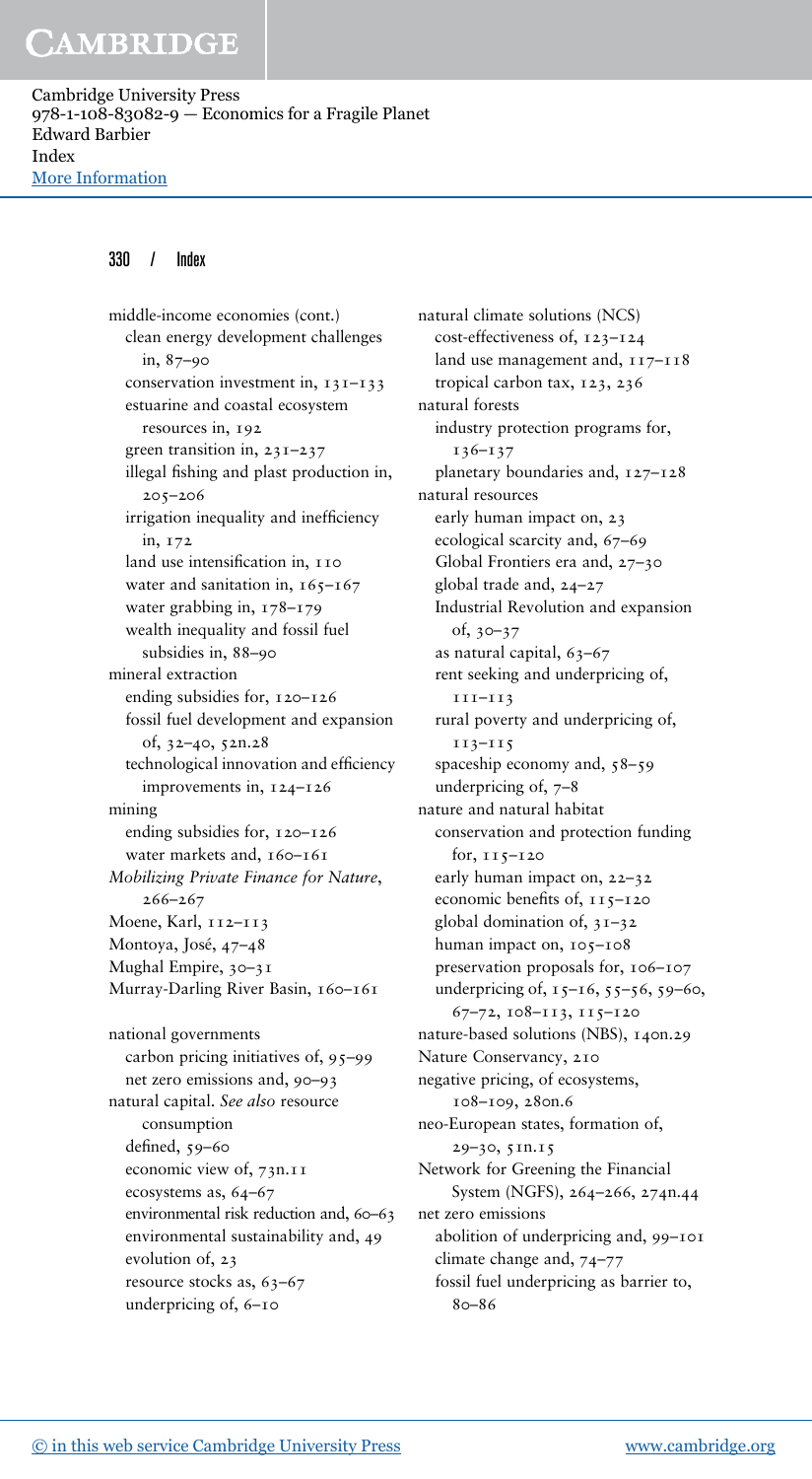Cambridge University Press 978-1-108-83082-9 — Economics for a Fragile Planet Edward Barbier Index [More Information](www.cambridge.org/9781108830829)

#### 331 / Index

Green Deal (European Union) objectives for, 225–226 Group of 20 role in, 78–79, 86 sub-national initiatives for, 90–93 UNEP guidelines for, 101n.6 no net loss programs, ecosystem protection and, 126–130 no-take marine reserves, 193–198, 215n.47 nutrient pollution of water, 167–170 ocean empires, natural resource trading and, 27–30 oceans. *See also* marine environment acidification of, 43–49 inclusive development of, 210–212 ocean grabbing, 184–185 underfunding of conservation of, 198–202 Odell, Rice, 49n.6 offshore oil and gas ecosystem impact of, 206–209 market concentration and environmental exploitation by, 214n.10, 249 Organization for Economic Cooperation and Development (OECD), 221–222, 239–240 overfishing. *See* fisheries Paris Climate Change Agreement,

90–93, 99–101 Parry, Ian, 80 Partnership for Marketing Implementation (PMI), 88–90 Partnership for Market Readiness (PMR), 88–90 Pearce, David, 8–10 Pendrill, Florence, 130-131 per capita human welfare, total capital stock and, 60–63, 72–73n.10 performance assessments, corporate environmental risk management, 262

petro-chemical industry categories in, 52n.29 fossil fuel development and, 35–37 Petrolia, Daniel, 192 physical capital, 7, 59–60, 279–280 Pimm, Stuart, 47–48 planetary boundaries, 19n.13 absolute limits and, 11–13 Anthropocene impact and, 43–49 criticism of, 47–48, 53–54n.55 current human impacts, 45–47 ecosystem preservation an, 105–108 establishment of framework, 45–47 freshwater resources, 145–146 no net loss programs and, 126–130 principles of, 5 safe operating space in, 67–69 spaceship economy and, 58–59 on tropical natural forests, 129–130 plastic pollution assistance for developing countries with, 205–206 corporation control of, 249–251 marine environmental damage and, 41–43, 184 tax on single-use plastic industries and, 249–251, 268 pollution absorption, as capital good, 63–64 population growth Great Acceleration and, 3–4, 41–43 marine ecology and, 183 post-pandemic stimulus spending, absence of green investment in, 219–222 poverty freshwater scarcity and, 143–145 green economy initiatives and elimination of, 231–237 post-pandemic growth of, 219–222 pricing reforms impact on, 83 pro-poor strategies and, 124 underpricing and, 113–115 underpricing of resources and,  $15-16$ water and sanitation costs and,  $165 - 167$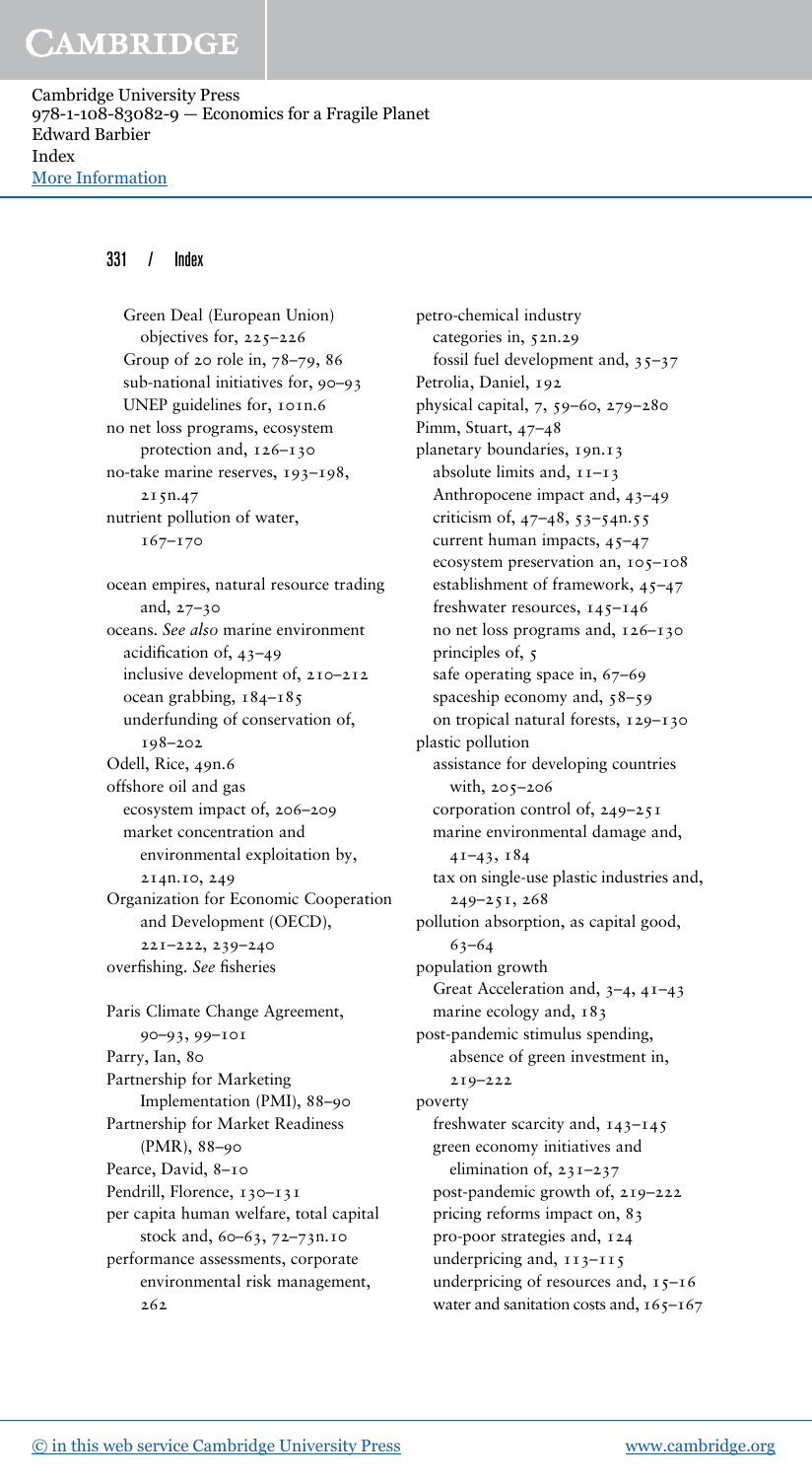Cambridge University Press 978-1-108-83082-9 — Economics for a Fragile Planet Edward Barbier Index [More Information](www.cambridge.org/9781108830829)

#### 332 / Index

pricing reforms ending underpricing, 82–83 equitable management of, 83 for irrigation, 170–172 water market proposals, 158–173 water pollution reduction and, 167–170 water technology innovation and, 173–175 primary production efficiency and sustainability improvements for, 231–237 planetary boundaries on space for, 127–128 technology for efficiency and sustainability improvements, 124–126 private sector. *See also* businesses; corporations; financial sector biodiversity protections and, 270–271 collective action on climate change and role of, 91–93 marine conservation and, 206–209 underinvestment in research and development by, 83–86 public goods, collective action on behalf of, 10–11, 20n.20 public hand pumps, for rural water treatment, 167 public policy businesses and, 246–248, 255 combined policies to offset economic efficiency losses, 102n.20 distributional effects of sustainable development and, 93–99 five principles of, 217–219 green innovation investment and, 229–231 green policy implementation and management initiatives, 260 hydraulic mission and,  $151-152$ inclusive economic development and, 237–240 of major economies, 224–231 market-based initiatives in, 218–219

national and sub-national initiatives and, 90–93 reforms of subsidies and underpricing and, 83 sustainable development and,  $17-18$ underpricing prevalence and, 218–219 water conservation and innovation, 173–175 water management and sanitation, 150–153, 163–165 quality of life, fossil fuel age impact on, 34–35 quantitative analysis, green policy implementation and management initiatives, 260 Quintana Roo, Mexico, coral reef restoration in, 209–210, 254 race to fish costs of ending, 198–202 external consequences of, 214n.24 management reforms for reduction of, 196–198 subsidies as catalyst for, 189–190, 196 underpricing and, 194–198 Ramsar Convent on Wetlands, 64 Randall, Alan, 53–54n.55 raw materials, fossil fuel development and consumption of,  $35-37$ regions carbon pricing initiatives by, 90–93 freshwater shortages in, 143–145 water markets in, 162-163 water reallocation programs in, 161 remote sensing, water conservation and, 173–175 renewable energy cost of, 79–80 developing countries and investment in, 87–90 green investment in, 259–260 job and income implications of, 93–99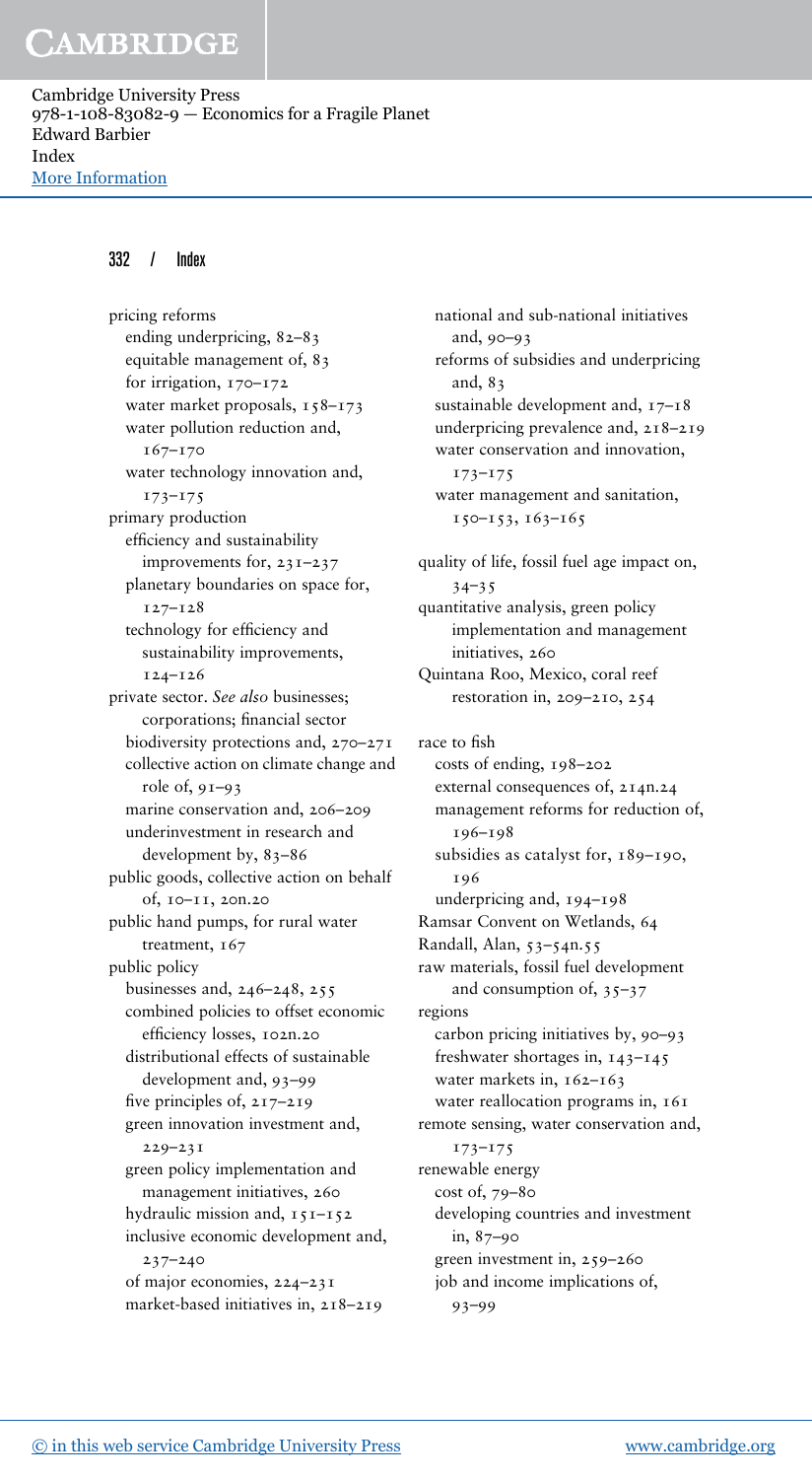Cambridge University Press 978-1-108-83082-9 — Economics for a Fragile Planet Edward Barbier Index [More Information](www.cambridge.org/9781108830829)

### 333 / Index

in rural areas, 231–237 subsidies for, 82–83 subsidy swaps for development of, 234–236 transmission infrastructure obstacles to, 86 rent seeking, underpricing of land and, 111–113 research and development business support for, 268 global green race and, 229–231 public and private support for, 83–86, 226–227 reserves exploration and exploitation, fossil fuel subsidies for, 82 revenue generation distributional effects of sustainable development and, 95–99 elimination of fossil fuel underpricing and, 82–83, 226–227 environmental taxes and, 244n.35 Richards, John, 31–32 riparian rights, 159 river basin management history of,  $153-154$ integrated approach to, 154–157 transboundary agreements on, 176 roads and highways, fossil fuel development and expansion of, 35–37, 52n.28 Rodrik, Dani, 84 rule of capture, groundwater governance,  $157 - 158$ rural areas energy poverty in,  $15-16$ ,  $87-88$ estuarine and coastal ecosystems and protection of, 191 green economy in, 231–237 pro-poor strategies in, 124 subsidy swaps for energy development in, 235 underpricing, poverty and inequity in, 113–115 water supply programs, 167

Sala, Enric, 194 sanitation in low- and middle-income countries,  $165 - 167$ pricing for management of,  $167-170$ subsidy swaps for efficient development of, 235–236 water management and,  $163-165$ Santa Fe, New Mexico, water banking in, 161–162 scenic views, as capital good, 63-64 Seafood Business for Ocean Stewardship (SEABOS), 269 seafood industry, sustainable technologies for, 198–202, 206–209, 216n.64, 252–253, 269 Seychelles, blue bond initiative, 209–210 shipping industry colonization and, 24–27 decarbonization of, 198–202 fossil fuel impact on, 35 marine conservation with revenues from, 206–209 single-use plastics industries, pollution tax for, 249–251, 268 sinks and resources carbon sinks, 184 corporation control of, 249–251 pollution and, 43–49 spaceship economy and, 58–59, 72n.9 slavery, colonization and, 29-30, 50n.12 smallholder agriculture green transition and investment in, 231–237 irrigation pricing and, 170–172 subsidies for, 120-126 small-scale fisheries industrial fishing encroachments on, 205–206 inequality in subsidies and, 188–189 marine protected areas and, 198 ocean governance and, 211–212 subsidy swaps for, 236 smart grid development, investment in, 86, 226–227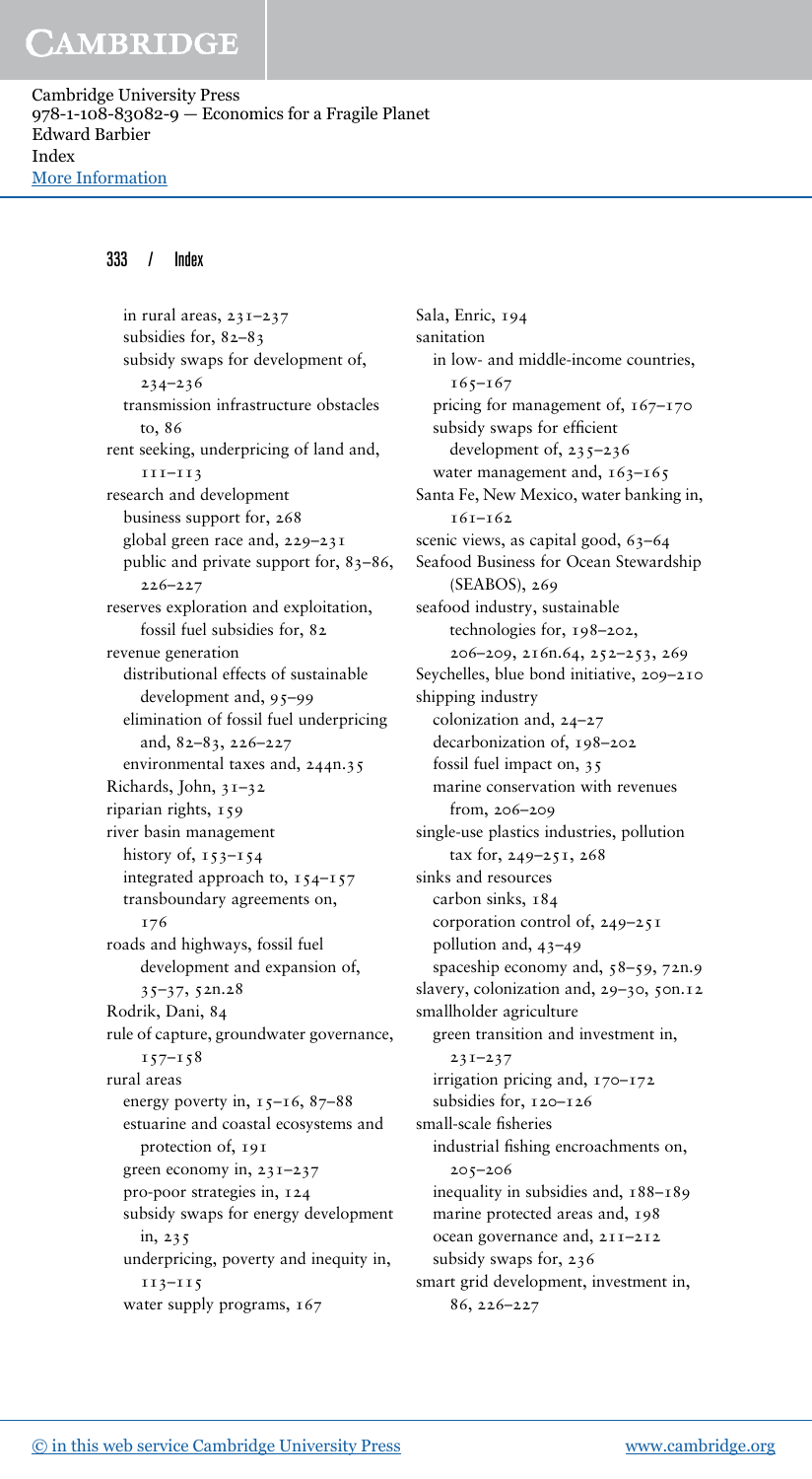Cambridge University Press 978-1-108-83082-9 — Economics for a Fragile Planet Edward Barbier Index [More Information](www.cambridge.org/9781108830829)

#### 334 / Index

Smith, Marty, 189-190 social "bads," taxation of, 237–238 social costs of carbon, 77–80 of fossil fuels, 15–16 solar energy declining costs of, 85-86 development of, 79–80 South Korea, green innovation investment in,  $84-85$ ,  $229-231$ sovereign rights of coastal states, marine environment protection and, 202–210 spaceship economy, 1-3, 12, 15, 56-60, 72n.7 species diversity assessment, 139n.11 Stavins, Rob, 188–189 Steffen, Will, 44–45, 127–130 Stern, Nicholas, 77–79 Sterner, Thomas, 68, 129–130 storm damage, estuarine and coastal ecosystem protection from, 190–193 sub-national jurisdictions, carbon mitigation efforts by, 90–93, 99–101 subsidies agricultural subsidies, 120–126, 170–172, 244n.34 equitable management of subsidy swaps, 83, 87–90 green economic transition and elimination of, 226–227 Group of 20 (G20) underpricing as, 80–86 irrigation subsidies, 170–172 land underpricing using, 120–126 in low- and middle-income countries, 93–99 marine capital underpricing and, 188–193, 196 for research and development, 83–86 underpricing and, 79–80 water management and sanitation, 163–167, 174–175, 181n.30

subsidy swaps equitable management of, 83, 87–90 for irrigation,  $235 - 236$ in low- and middle-income countries, 234–236 for small-scale fisheries, 211–212, 236 Sukhdev, Pavan, 248–256, 271–272 sustainability-linked lending, 258–259 sustainable development challenges in developing countries for, 87–90 green finance and, 256–257 inclusivity in, 13–14 spaceship economy and, 58–60 subsidies for, 120–126 Tar-Pamlico River Basin (North Carolina), 169-170 Taskforce for Nature-Related Financial Disclosures (TNFD), 264–266 Task Force on Climate-Related Disclosures (TFCD), 264–266, 274n.274 taxation biodiversity-relevant tax policies, 123 currency-transaction tax, 238 deforestation tax, 128–129 excess profits taxes, 275n.47 financial transaction tax, 238 of ocean industries' revenues and profits, 209–210 of social "bads," 237–238 tax on single-use plastic industries,  $268$ water pollution reduction and, 167–170 technology innovation business support for, 268 efficiency and sustainability improvements and, 124–126 global green race and, 229–231 inclusiveness in, 93–99 Industrial Revolution and, 33–34 infrastructure development for, 80–86 irrigation technology, 170–172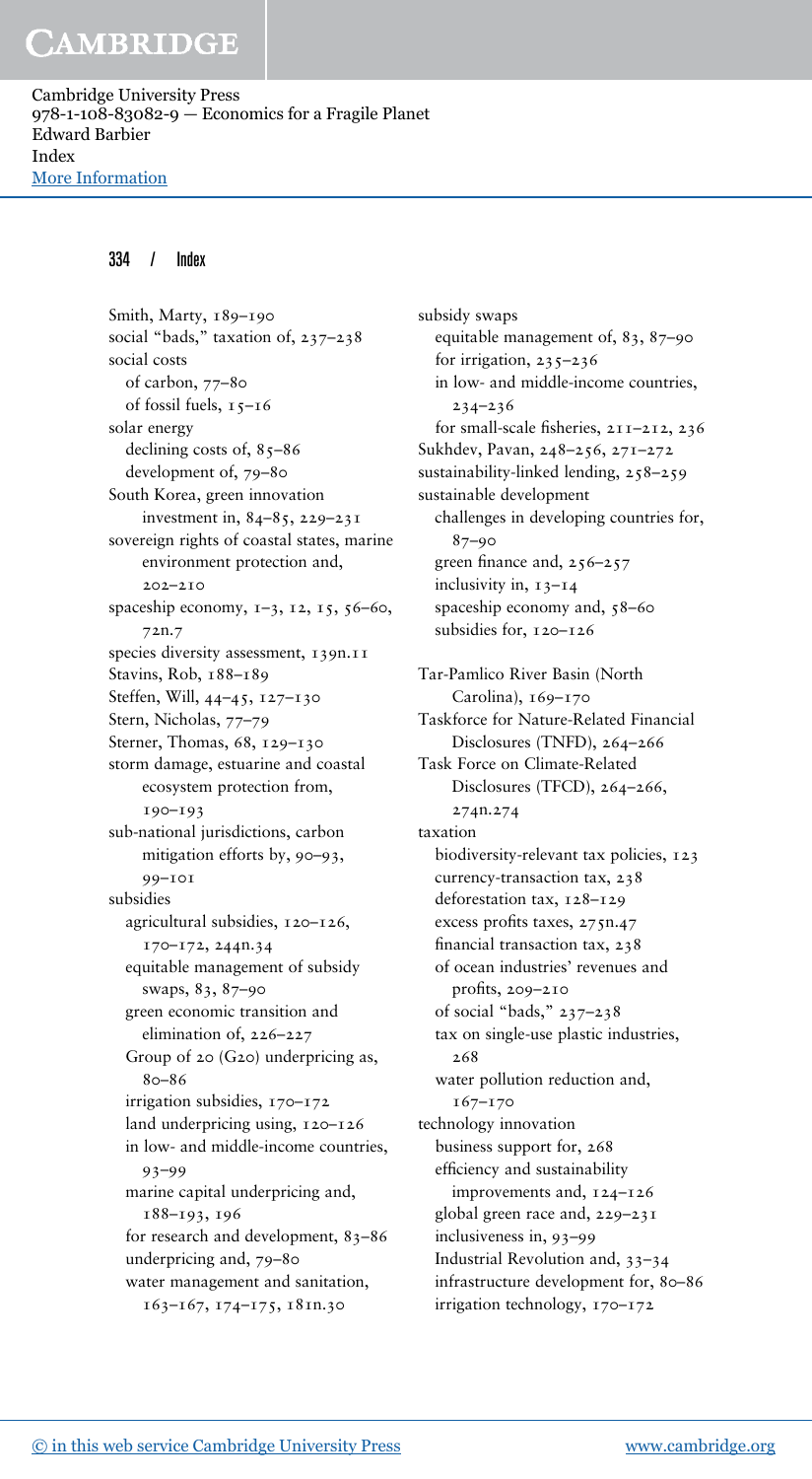Cambridge University Press 978-1-108-83082-9 — Economics for a Fragile Planet Edward Barbier Index [More Information](www.cambridge.org/9781108830829)

#### 335 / Index

in low- and middle-income economies, 237 major economies' role in, 224–231 support for research and development in, 83–86 wage and education disparities and, 239–240 water management and,  $150 - 153$ water-saving innovations, 173–175 technology-push policies, 173–175 technology spillovers, 83–86 terrestrial realm, planetary boundaries and preservation of, 127–128 *The Economics of Biodiversity* (Dasgupta), 1–2 *The Economics of Spaceship Earth* (Boulding),  $56-60$ *The Economist*, 258–260, 274n.32 third-party fishery certification, 205–206 30 by 2030 biodiversity target, 127, 193, 202–203 timber crops, smallholder subsidies for, 122 tipping points criticism of evidence on, 47–48 Earth climate systems, 3–4, 19n.13 Holocene period, 22 planetary boundaries and, 43–49 spaceship economy and, 58–59 Tobin, James, 238 Tobin tax, 238 Torvik, Ragnar, 112–113 total capital stock defined, 59–60 environmental risk reduction and, 60–63 Toynbee, Arnold, 2, 19–20n.19, 32, 242–243n.18 tradeable water pollution permits, 167–170 transboundary water sources collective action concerning, 175–179 water grabbing and, 178–179 transmission infrastructure, clean energy sources and lack of, 86

transnational corporations (TNCs) market concentration and environmental exploitation by, 249–251 sustainability initiatives for,  $25I-252$ transportation industry fossil fuel impact on, 35 highway development and, 35–37 tropical carbon tax, 123–124, 234, 236 Tulare River Basin (California), 170–172 200 mile limit, 202–210 underfunding of nature agriculture subsidies and, 115–120 coastal ecosystem underfunding, 198–202 green business practices and, 267–268 green economic transition and ending of, 226–227 land use and acquisition and,  $118-120$ underpricing of nature business role in, 246–248, 271–272 ecological scarcity and, 67–69 elimination of,  $6-10$ ,  $16$ ,  $55-56$ , 59–60, 69–72, 108–110, 115–120, 279–280 estimation and calculation of, 102n.19 of fisheries, 194–198 fossil fuel subsidies linked to,  $15-16$ , 79–80 green business development and, 266–269 green economy and elimination of, 222–224, 226–227 of irrigation, 170–172 of land and natural resources, 111–113, 120–126 in low- and middle-income countries, 87–90, 234 major economies as leaders in, 80–86 of marine capital, 17, 184, 188–198, 203–205 poverty and inequity and, 113–115 revenue gains from abolition of, 95–99 suppression of technological innovation and, 79–80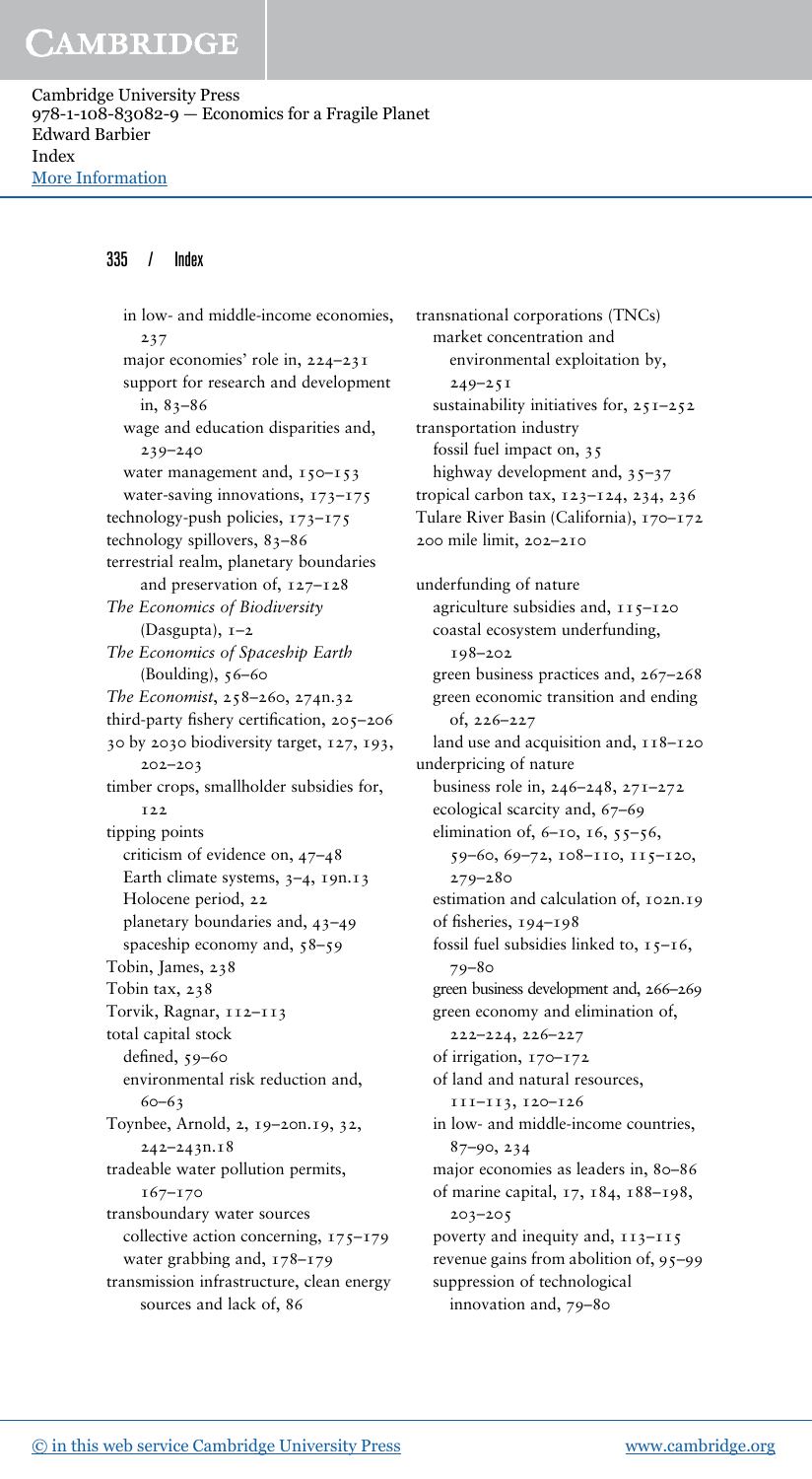Cambridge University Press 978-1-108-83082-9 — Economics for a Fragile Planet Edward Barbier Index [More Information](www.cambridge.org/9781108830829)

#### 336 / Index

underpricing of nature (cont.) of water, 16–17, 143–150, 158–173 UN Environment Programme Finance Initiative, 261–262 United Nations Convention on the Law of the Sea (UNCLOS), 202–210 United States, fossil fuel development and global hegemony of,  $35-37$ universal basic income (UBI), 98–99, 240 urbanization evolution of, 23–24 global trade and, 24–27 water appropriation and expansion of, 37–38 water scarcity and,  $152 - 153$ user cost approach, cost of climate change and, 102n.13 Vardas, Giannis, 127 vicious cycle of climate vulnerability, debt and financial risk, 89–90 water underpricing and, 146–150 virtuous cycle of ecosystem management, 69–72 volumetric water charges, 170–172 Volz, Ulrich, 89 waste reduction

in global agricultural system, subsidies for, 122 pricing for management of,  $167-170$ subsidy swaps for efficient development of,  $235 - 236$ water management and sanitation, 163–165 water banking programs,  $161 - 162$ water grabbing collective action concerning, 175–179 global expansion of, 178–179 global water scarcity and,  $151-152$ water management. *See also* freshwater resources governance reforms and,  $153-158$ groundwater governance, 157–158

hydraulic mission and transformation of, 150–153 integrated river basin approach to,  $154 - 157$ megaproject development and, 152–153 river basins and watershed catchments,  $153 - 154$ sanitation and,  $163 - 165$ ,  $235 - 236$ subsidies and, 163–167, 174–175, 181n.30 sustainable development and,  $16-17$ system development for, 37–38, 52n.32 technology innovations in, 173–175 transboundary water sources, 175–179 water crisis economics and, 146-150 water quality trading schemes, 167–170 water markets, proposals for, 158–173 water pollution, pricing reforms for reduction of, 167–170 water pricing schemes,  $163-165$ ,  $170-172$ water rationing, research on, 170–172 water rights history of, 159 land ownership and, 159-160 water scarcity hydraulic mission and,  $151 - 152$ reallocation and management of, 16–17, 146–150 transboundary water management and, 176 water-transfer schemes, 152-153 wealth creation and distribution agriculture and, 23 disparities in, 242n.13 early human impact and, 22–32 ecosystems as,  $66-67$ ,  $108-110$ Fossil Fuel Age and, 32–40 Global Frontier and, 27–30 global trade and, 24–27 Great Recession of 2008-2009 and widening inequality in, 245n.54